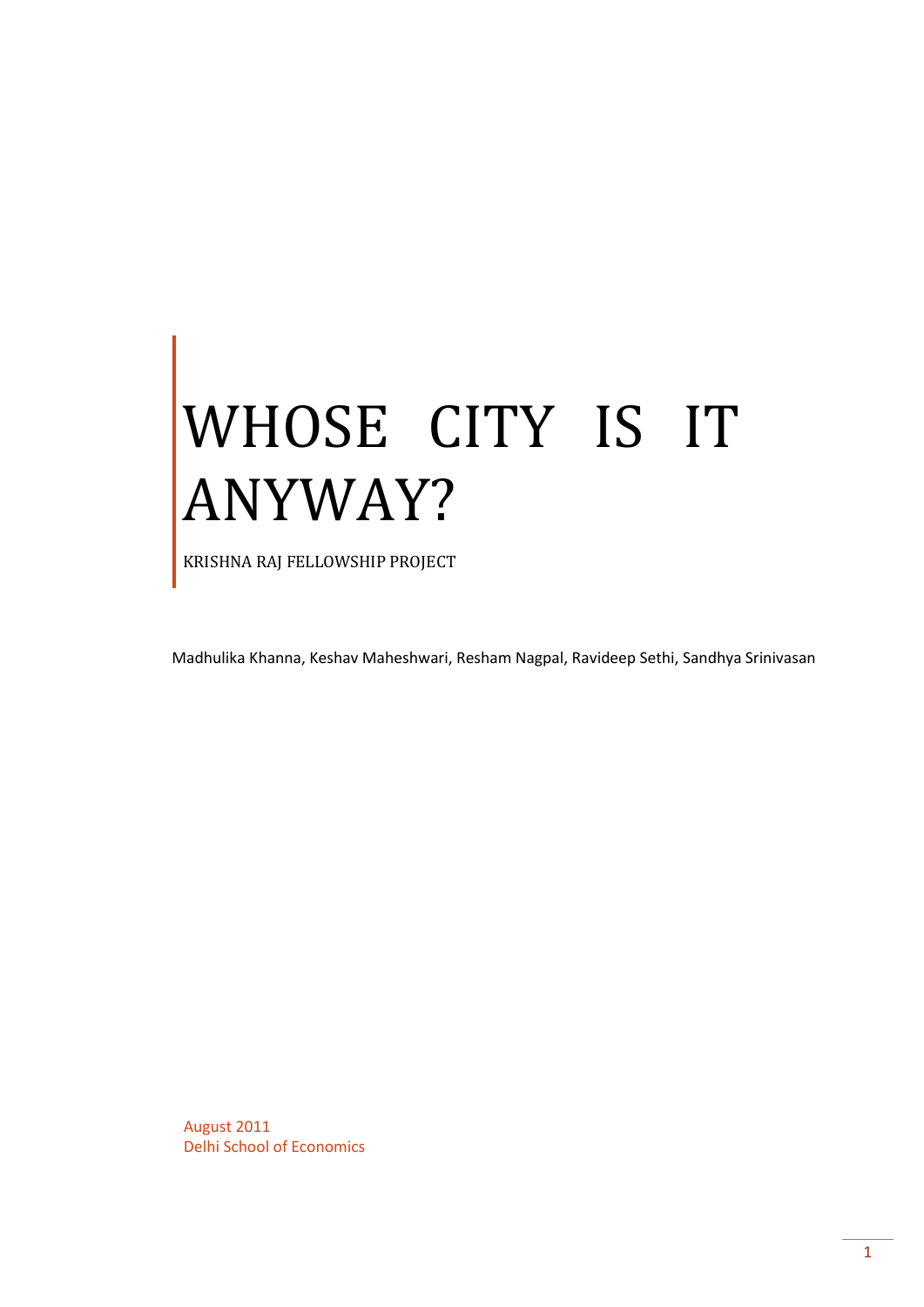# **ACKNOWLEDGEMENTS**

We thank our professor, Dr. Anirban Kar, who gave direction to our research and coherence to our ideas.

We would like to express our gratitude towards Mr. Dunu Roy and everyone at the Hazards Centre for their invaluable inputs.

We would also like to thank all our respondents for their patience and cooperation.

We are grateful to the Centre for Development Economics, Delhi School of Economics for facilitating our research.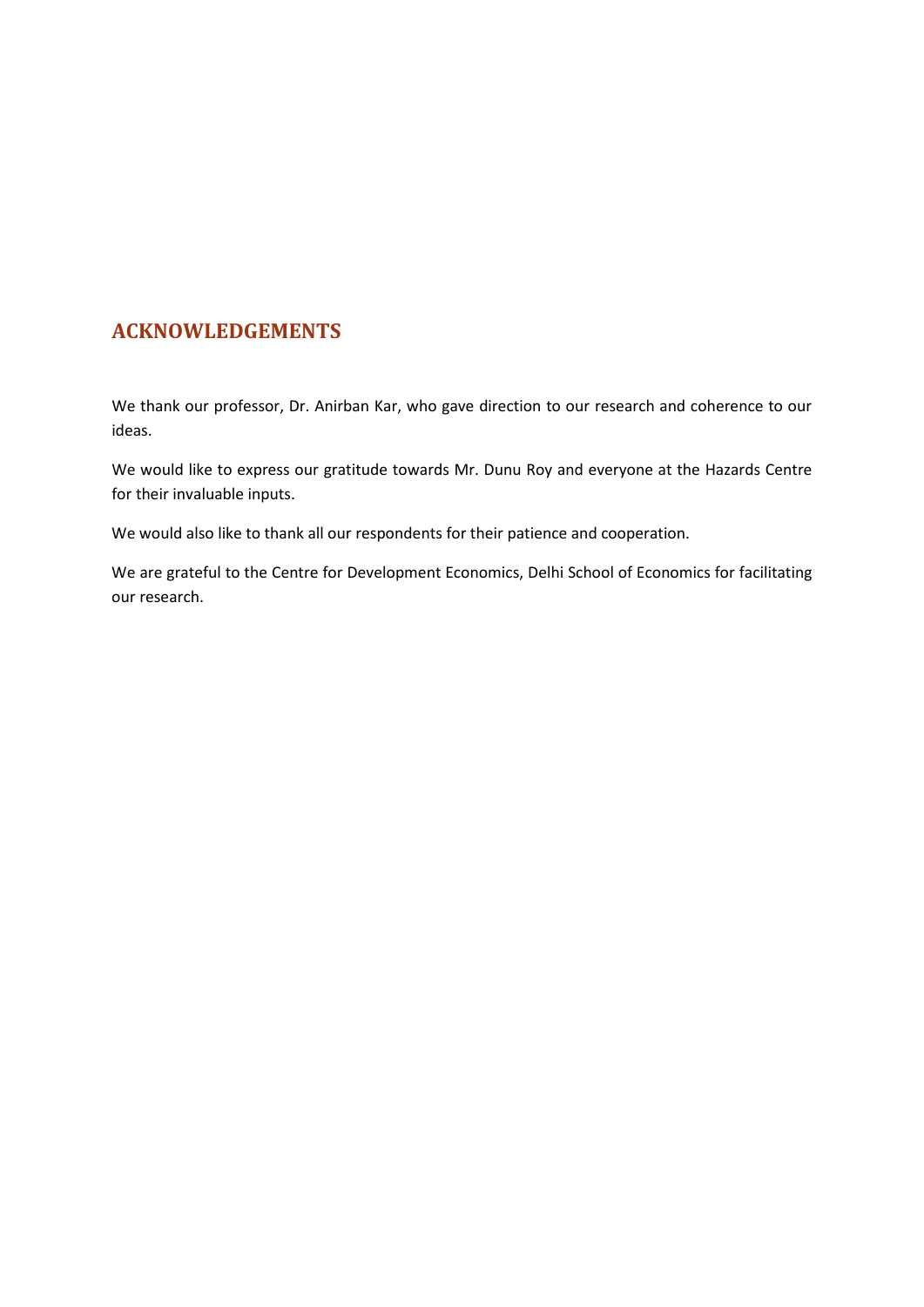# **CONTENTS**

| 1. |        |  |
|----|--------|--|
| 2. |        |  |
|    | 2.1.   |  |
|    | 2.2.   |  |
|    | 2.2.1. |  |
|    | 2.2.2. |  |
| 3. |        |  |
|    | 3.1.   |  |
|    | 3.2.   |  |
| 4. |        |  |
| 5. |        |  |
|    | 5.1.   |  |
|    | 5.2.   |  |
|    | 5.3.   |  |
|    | 5.4.   |  |
|    | 5.5.   |  |
|    | 5.6.   |  |
| 6. |        |  |
| 7. |        |  |
|    |        |  |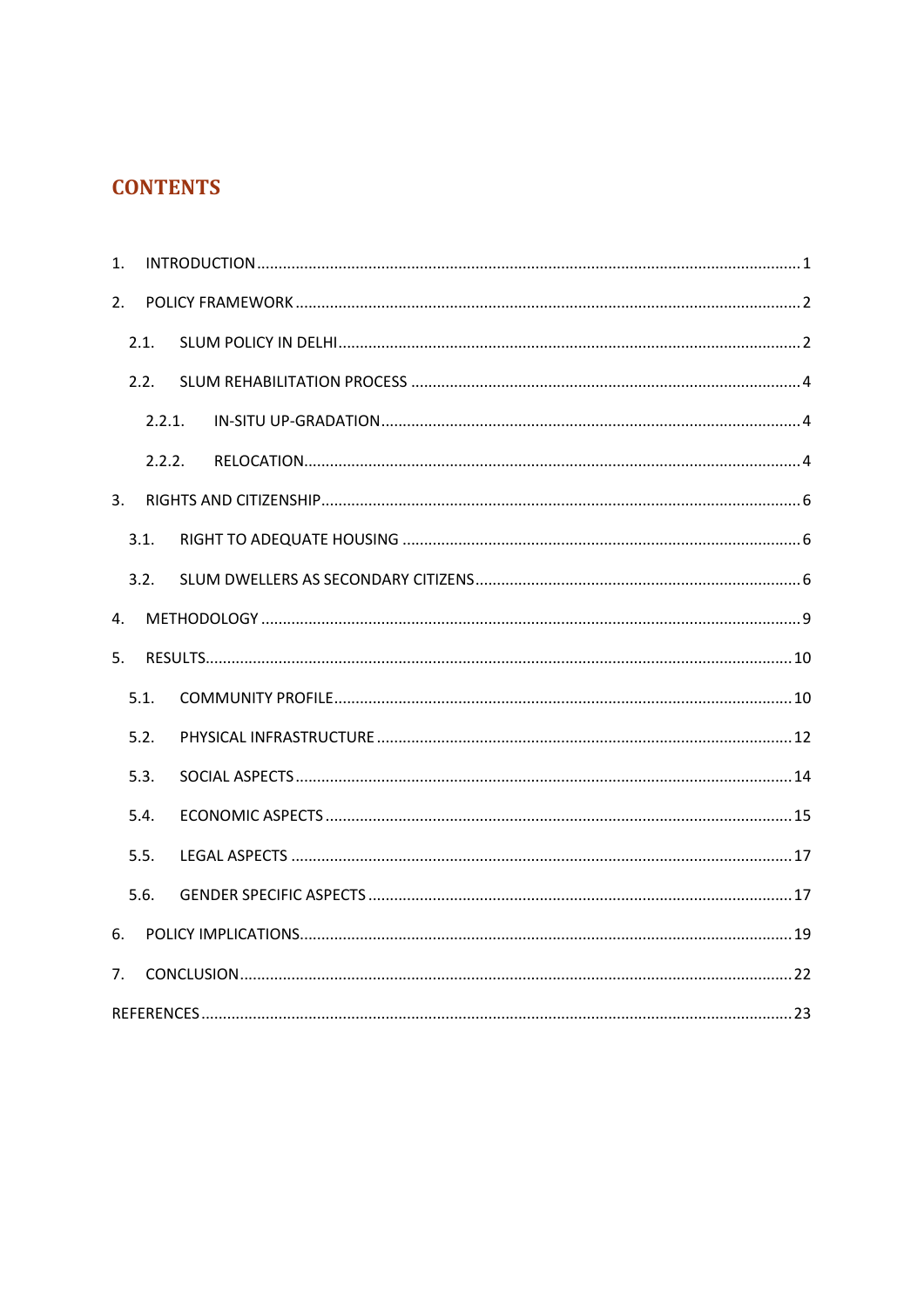# <span id="page-3-0"></span>**1. INTRODUCTION**

Under the First Master Plan for Delhi (1961-1981), the Delhi Development Authority (DDA) was to develop 27,487 hectares of land for low income housing in 20 years; only 15,540 hectares were acquired. The plan proposed to add 14,479 hectares of urban residential land to the existing stock of 4,694 hectares, but only developed 7316 hectares. Under the next Delhi Master Plan (1981-2001), the DDA fell short of its target of building 1,619,000 dwellings for the Economically Weaker Sections (EWS) by 66 per cent.

Public spending per capita for Delhi is one of the highest in the country. However, planning initiatives in recent times have increasingly shifted focus towards providing a clean environment for the growing bourgeois, a goal that appears to take precedence over protecting the rights of the urban poor. The steady rise in the prices of land and construction materials has made housing unaffordable for them.

The Economic Survey of Delhi, 2007-08 estimated that 47 per cent of the city's population lives in Jhuggi-Jhopri (JJ) clusters, slum designated areas and relocation colonies. In 2005, only 30 per cent of the population had formal rights over the land they lived on, while the unorganised sector accounted for 66.7 per cent of total employment in Delhi.<sup>[1](#page-3-1)</sup> Despite such a large part of the city living in slums, the policy framework and public discourse reflect dual set of policies for the inhabitants of the city which are not consistent across different strata.

The two common policy responses to the issue of slums –up-gradation and relocation are not only different in their methodology but also in the manner in which the rights of the slum dwellers have been understood. Through our research – primary and secondary, we have tried to evaluate the quality of life at upgraded and relocated sites, and the differential treatment of slum dwellers and the urban elite in terms of rights and the implementation of law.

In section two we explain how slum policy has evolved over time in Delhi, and the policy framework for up-gradation and relocation. In section three we look at the rights of slum dwellers, the judiciary's attitude towards them and how they may have been violated under the existing policies. Section four covers the methodology we adopted for our primary research and section five summarises the results. Section six makes policy recommendations and section seven concludes.

<span id="page-3-1"></span> <sup>1</sup> Khosla, Renu and G Jha (2005). **Economics of Resettling Low-income Settlements (Slums) in Urban Areas: A Case for On-site Upgrading.** Draft Final Report. *Centre for Urban and Regional Excellence*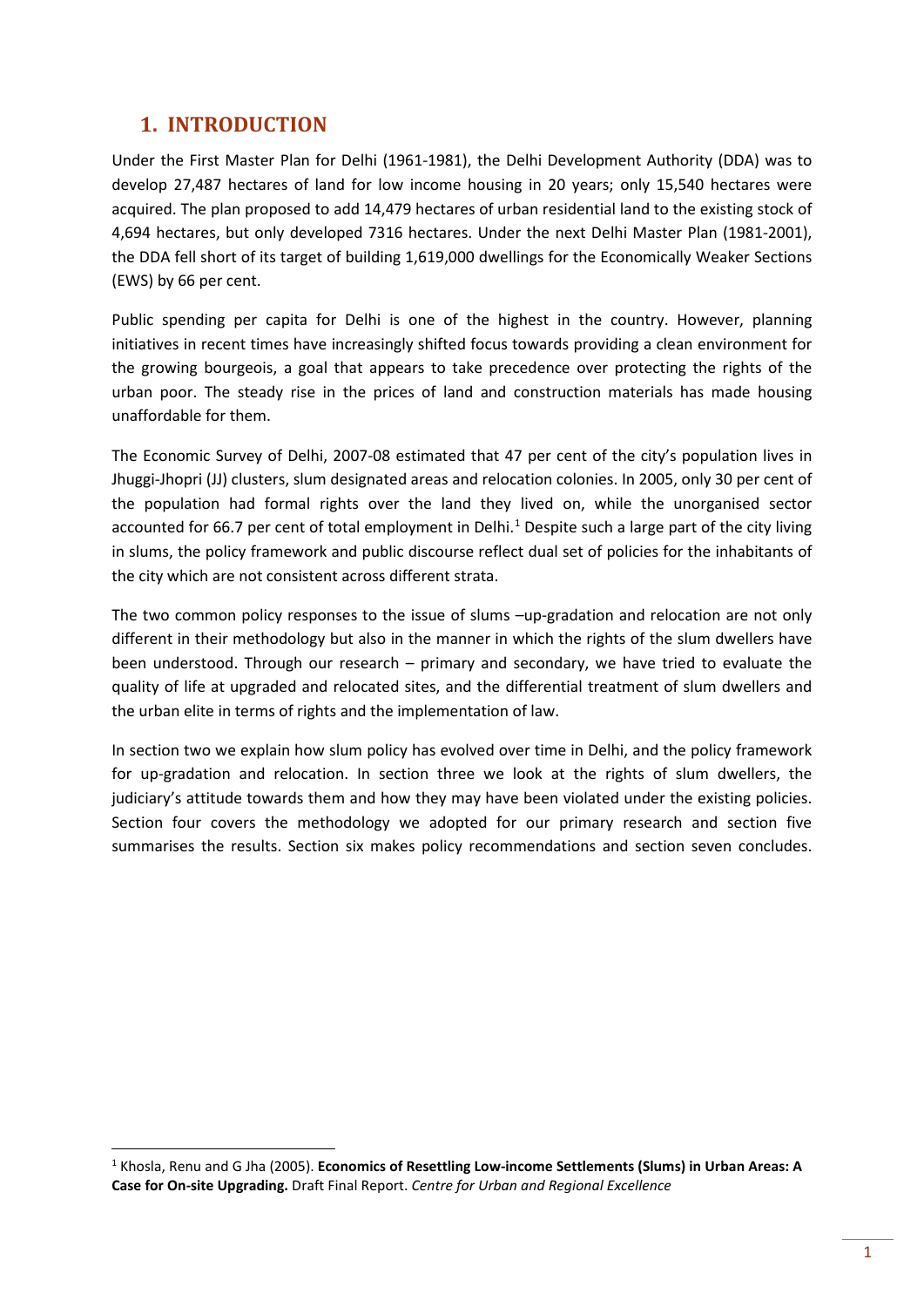# <span id="page-4-0"></span>**2. POLICY FRAMEWORK**

## <span id="page-4-1"></span>**2.1. SLUM POLICY IN DELHI**

The Slum Areas (Clearance and Improvement) Act was enacted in 1956. According to the Second Five Year Plan, which first recognised the problem of slums, slum clearance strategy must be based on two principles:

*"The first principle is that there should be the minimum dislocation of slum dwellers and the effort should be to rehouse them as far as possible at or near the existing sites of slums, so that they may not be uprooted from their fields of employment. The second principle is that in order to keep rents within the paying capacity of the slum dwellers, greater emphasis should be on the provision of minimum standards of environmental hygiene and essential civic amenities rather than on the construction of elaborate structures."*

The DDA was constituted in 1957 under the Delhi Development Act "to check the haphazard and unplanned growth of Delhi." It is Delhi's largest land owner. The land banking scheme of 1961 allowed it to take control of all land designated for urban development. Land banking refers to the acquisition of land by the government in advance of needs, enabling it to purchase land at relatively low prices and influence the pattern of development. The land so acquired is disposed of by an auctioning process, which leads to very high prices and a lengthy administrative process, except in specified cases where other allocation procedures were employed, often favouring more influential population groups[.2](#page-4-2) The DDA's failure to protect the land placed under its control allowed the creation and expansion of slums and JJ clusters on such land. Legal safeguards, such as the right to appeal against eviction, do not apply for those who occupy land held by the government or government authorities.

Households relocated in the 1950s and the 1960s were eligible for 80 square metre plots with attached toilets on hire/purchase basis. The total subsidy for the purpose of slum clearance and improvement was raised from 50 per cent to 62 percent under the Third Five Year Plan, and the Central Government's share in it rose from 25 to 37 per cent. The government allocated 5 per cent of the city's land for housing the EWS, who constituted 4.4 per cent of the total population of Delhi.<sup>[3](#page-4-3)</sup>

The first Master Plan for Delhi, published in 1962, envisaged a well-planned, prosperous city without making any provisions to house the migrant labour and working poor who would build it. The growth of slums, while unplanned, was necessary for achieving the goals set out in the Master Plan. Their

<span id="page-4-2"></span> <sup>2</sup> Chahl, D.L.S. (1995). **Municipal Land Management in Asia: A Comparative Study**. *United Nations Social and Economic Commission for Asia and the Pacific*. ch.6. Retrieved from [http://www.unescap.org/huset/m\\_land/chapter6.htm](http://www.unescap.org/huset/m_land/chapter6.htm)

<span id="page-4-3"></span><sup>3</sup> Ibid. footnote 1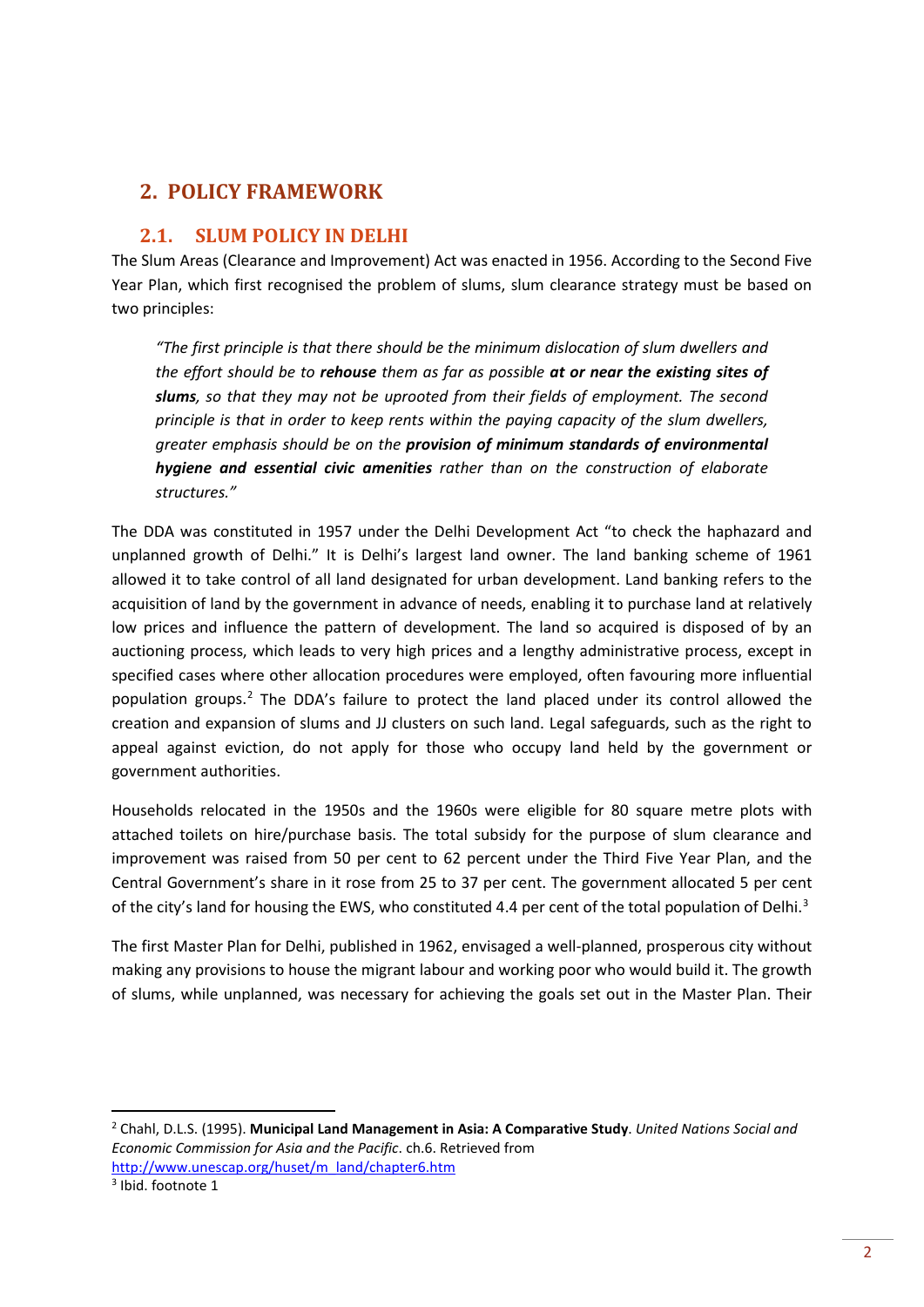continued existence was made possible through regular bribes to municipal officials and interventions by local politicians to garner votes.<sup>[4](#page-5-0)</sup>

By 1970, EWS constituted 25 per cent of the total population. The Fourth Five Year Plan focused on beautifying the city rather than improving slums. 750,000 people were relocated during this period, although unofficial estimates peg the number at 900,000. Much of the evicted population was relocated to industrial areas developed in the 1960s. The 1970s also saw massive slum eviction from the walled city – Jama Masjid and Turkman Gate. The Delhi government provided no structural or economic support to those evicted in the 1970s, marking a shift from the policies followed in the 1950s.

In the 1980s, the size of the plots in relocation colonies was reduced to 18 square metres. The Seventh Five Year Plan envisaged a greater role for the private sector in the process of urban development. Subsequent plans continued to focus on organising slum improvement at the community level.

In 1989, when V.P. Singh came to power, the first comprehensive survey of all the slum dwellers in Delhi was conducted, and each slum dweller was issued a 'V. P. Singh Token', in order to provide formal proof of residence.<sup>[5](#page-5-1)</sup> In the late 1980s and early 1990s, in-situ up-gradation was carried out for the first time in three urban slums of Delhi.

In the 1990s the terms of relocation became far less favourable due to space and financial constraints. Less than a third of the evicted households were relocated.<sup>[6](#page-5-2)</sup> Some of these relocation colonies were 30 kilometres from the original slum site, in contrast to the earlier practice of relocating slums to sites within a five kilometre radius.

In 2000, the cut-off date for resettlement was extended from January 1990 to December 1998. The Jawaharlal Nehru National Urban Renewal Mission (JNNURM) was launched in 2005-06 to encourage planned development of targeted cities, including Delhi. The objectives included improvement of slums, provision of housing for the poor and basic services such as drinking water, sanitation, drainage, approach roads and social infrastructure in slums and relocation colonies.

Between 2000 and 2010, Delhi saw massive slum clearances due to development work for the 19<sup>th</sup> Commonwealth Games (October 2010). In line with legal precedents, the city was 'sanitised' by clearing slums such as Yamuna Pushta. More than 100,000 families were evicted and a further 40,000 were to be evicted as on May, 2010.<sup>[7](#page-5-3)</sup>

The Cabinet Committee on Economic Affairs approved the launch of Phase I of the Rajiv Awaas Yojana (RAY) in June 2011 to formalise existing slums, provide basic amenities and address the problems that lead to the creation of slums. In addition, RAY seeks to ensure convergence with

<span id="page-5-0"></span> <sup>4</sup> Baviskar, A. (2003). **Between violence and desire: space, power, and identity in the making of metropolitan Delhi**. *International Social Science Journal*, 55: pp. 89–98

<span id="page-5-1"></span><sup>5</sup> Jaffrelot, C. (2003)*.* **India's silent Revolution: The rise of the low castes in North Indian Politics***. Delhi: Orient Longman*. Ch. 10

<span id="page-5-2"></span><sup>6</sup> Ghertner, D. A. (2010). **Calculating Without Numbers: Aesthetic Governmentality in Delhi Slums.** *Economy and Society*. Vol. 39 No. 2 May 2010: 185–217

<span id="page-5-3"></span><sup>7</sup> Morris, C. (2010, May 14). **India 'diverts funds for poor to pay for Delhi games'**. *BBC News*. Retrieved from [http://news.bbc.co.uk/2/hi/south\\_asia/8683412.stm](http://news.bbc.co.uk/2/hi/south_asia/8683412.stm)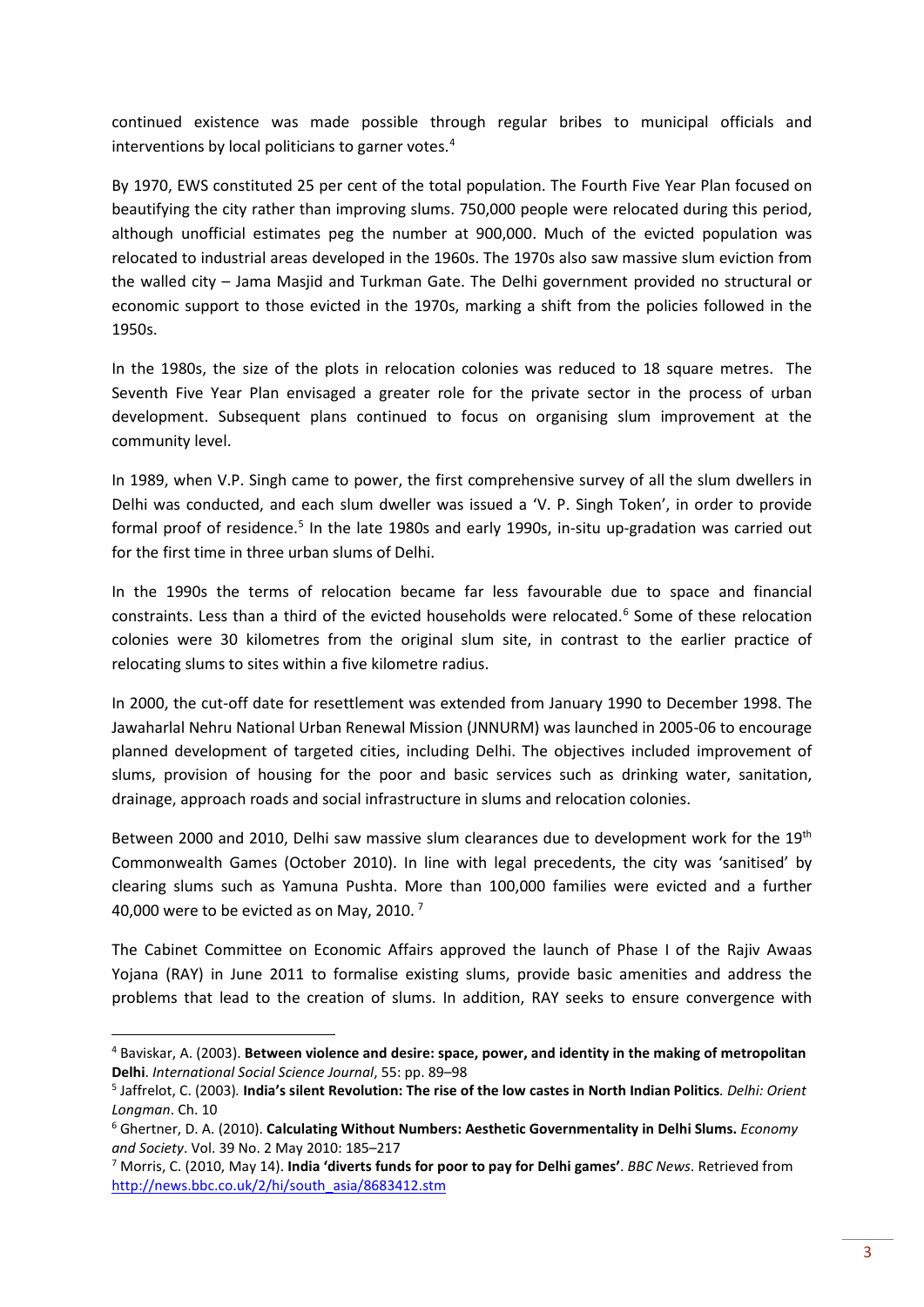health, education and social security schemes for the urban poor, and to provide affordable housing. The central government will bear 50 per cent of the cost of slum redevelopment under this scheme and is encouraging private sector participation.

In 2011, a Delhi Urban Shelter Improvement Board (DUSIB) survey revealed that only 38 per cent of 8384 applicants for relocation flats in Bawana and Narela under RAY met the eligibility criteria while more than 7200 shanty dwellers did not even apply for the scheme.<sup>[8](#page-6-3)</sup>

# **2.2. SLUM REHABILITATION PROCESS**

<span id="page-6-0"></span>In 1990, the Delhi government adopted a "three-pronged strategy", which was approved by the DDA in 1[9](#page-6-4)92, to address the problem of slums<sup>9</sup>:

- 1. In-situ up-gradation for clusters where the encroached land pockets are not required by the concerned land owning agencies for any project implementation in the next 15-20 years;
- 2. Relocation of JJ clusters located on land that is required for implementing projects in the larger public interest;
- 3. Environmental improvement of slums through the provision of basic amenities for community use in other clusters

## **2.2.1. IN-SITU UP-GRADATION**

<span id="page-6-1"></span>This approach envisages the re-planning of slum dwellings in modified layouts by redistributing the encroached land pockets amongst the squatter families. Each household is allotted a 12.5 square metre plot for constructing pucca shelters. In-situ up-gradation of land can be undertaken wherever the concerned land owning agency issues a no objection certificate.

The minimum civic amenities proposed under in-situ up-gradation are drinking water supplies through one water post for 30-35 persons, paved pathways and drainage facility, street lighting such that there is one pole for every 30 metres, one *dhalao* for every 15 households within 55 metres of the dwelling units, and pay and use *Jansuvidha* toilets with toilets and bathrooms for the community with one water closet (WC) seat for 20 to 25 persons and one bath for 20 to 50 persons. These households may obtain individual electricity connections after payment of charges to Delhi Vidyut Board. The dwellings are to be constructed by the beneficiaries themselves with the help of a loan provided by slum and JJ department.

Upto 1992-93, in-situ up-gradation was carried out within the cost ceiling of Rs 6,000 per JJ dwelling unit, which was increased to Rs 9,500 per JJ dwelling unit later.

## **2.2.2. RELOCATION**

<span id="page-6-2"></span>The Ministry of Urban Affairs and Employment (MOUAE) guidelines for slum clearance and relocation state that 18 square metres of built-up space each with a 7 square metre undivided share in open courtyards is to be allocated to pre-1990 squatters and 12.5 square metres to post-1990 but pre-1998 squatters. The date of arrival in Delhi is established on the basis of ration cards.

<span id="page-6-3"></span> <sup>8</sup> Pandit, A. (2011, June 23). **Slum-dwellers stumped by EWS flat criteria**. *The Times of India*. Retrieved from [http://articles.timesofindia.indiatimes.com/2011-06-23/delhi/29693925\\_1\\_slum-dwellers-urban-shelter](http://articles.timesofindia.indiatimes.com/2011-06-23/delhi/29693925_1_slum-dwellers-urban-shelter-improvement-board-cutoff-date)[improvement-board-cutoff-date](http://articles.timesofindia.indiatimes.com/2011-06-23/delhi/29693925_1_slum-dwellers-urban-shelter-improvement-board-cutoff-date)

<span id="page-6-4"></span><sup>9</sup> **Slums and JJ Rehabilitation**. *Delhi Development Authority*. Retrieved from [http://dda.org.in/planning/slums\\_jj\\_rehabilitate.htm](http://dda.org.in/planning/slums_jj_rehabilitate.htm)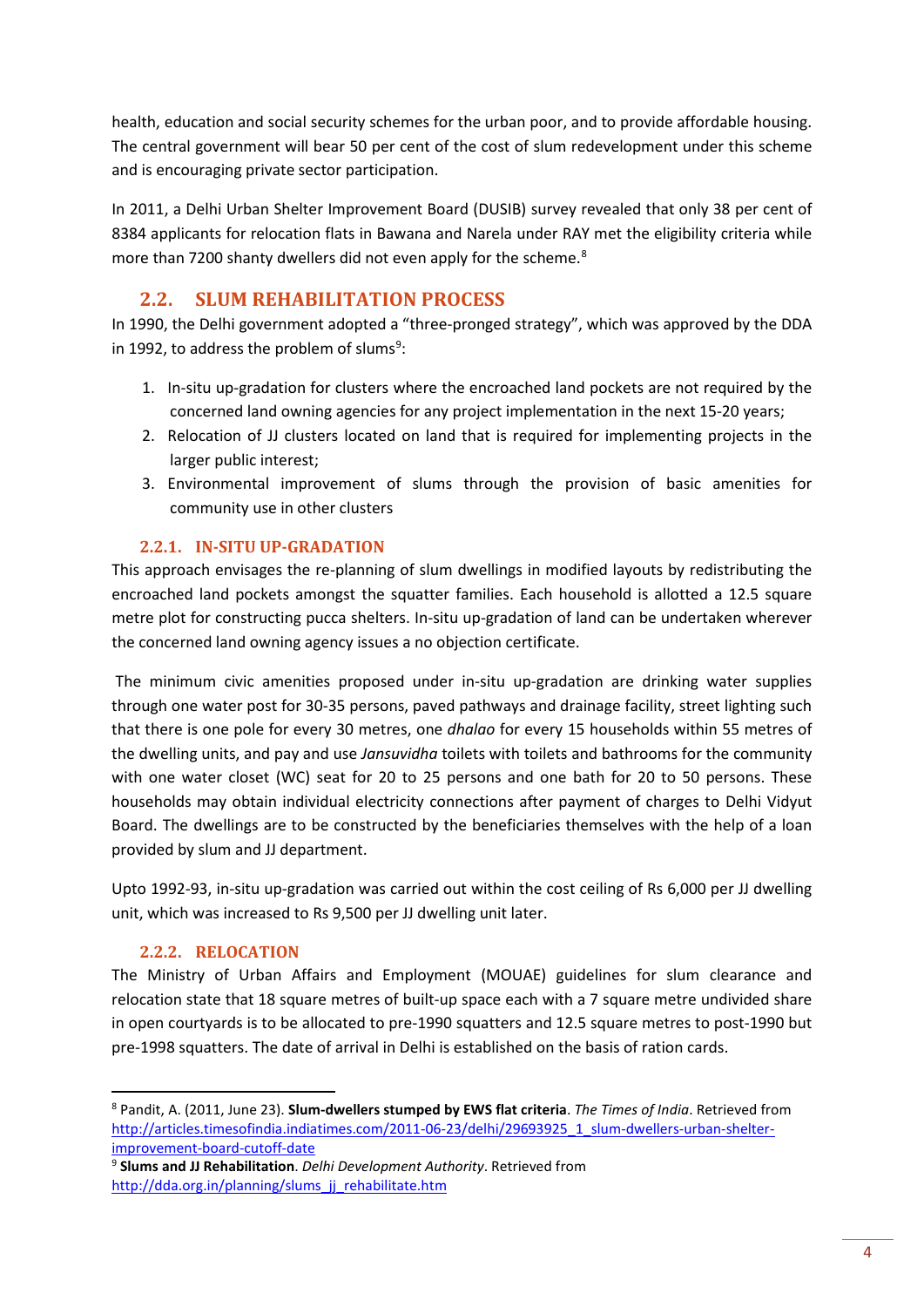Before 1997, relocation to "resettlement colonies" was done on a leasehold basis. Thereafter, relocations were carried out on a licence fee basis with the licensee having no right to transfer or part with possession of the plot. The licensee must pay a security amount of Rs 5,000 and advance licence fee of Rs 2,000 for 10 years. The licence is usually given in the joint name of the head of the family and his/her spouse. The primary licensee must be female.

Normally, sites measuring five hectares are to be utilised for the provision of 1,000 plots with a density of 200 units per hectare. In each layout, one hectare of land is to be earmarked for provision of community facilities such as primary schools, open spaces, shishu vatikas, basti vikas kendras, community facility complexes, garbage bins etc.

The slum and JJ department is responsible for the provision of infrastructure facilities within the relocation complexes, peripheral services are to be provided by the DDA and services under social sector inputs like transport, education, health, fair-price shop etc. are to be provided by the concerned departments of the Delhi government. Communities should have access shelter loans from Housing and Urban Development Corporation Limited (HUDCO) for provision of facilities in the plots, especially for constructing individual WCs, but such loans are yet to be made available.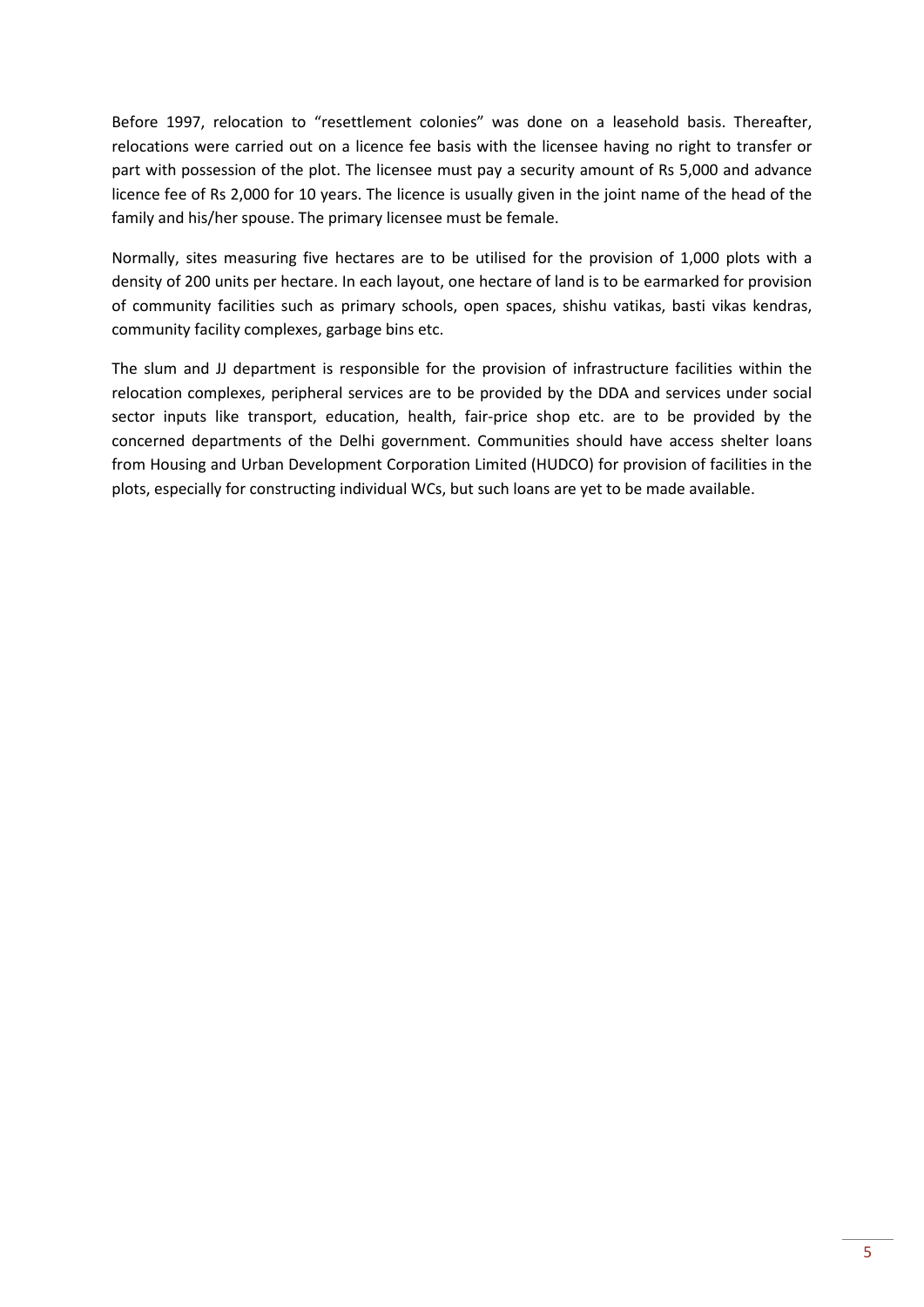# <span id="page-8-0"></span>**3. RIGHTS AND CITIZENSHIP**

## <span id="page-8-1"></span>**3.1. RIGHT TO ADEQUATE HOUSING**

Though the Indian Constitution does not provide right to housing as an inalienable right, the judiciary has often recognised it and interpreted the Right to Life to include the right to food and reasonable accommodation.

The Directive Principles of State Policy affirm that the state must provide adequate means of livelihood (Article 39), secure the right to work (Article 41) and ensure a decent standard of living (Article 43) to all citizens. The slum policy in general, and the relocation process in Delhi in particular, violate the spirit of these principles and go against the Constitutional objectives of building an egalitarian social order by relocating the slum dwellers to far-flung, under-developed areas where they are deprived of their means to livelihood.

India is also a signatory to a number of international covenants under which the government must provide adequate housing and shelter to its citizens. The Universal Declaration of Human Rights (UDHR) (1948) recognises the violation of the right to adequate housing as a violation of human rights. India voted in favour of adopting the UDHR. The International Covenant on Economic, Social and Cultural Rights (1966) incorporates the right to housing under the Right to an Adequate Living (Article 11). India is a signatory to the Convention of Child Rights (1989) as well. Under this convention, the state is committed to help parents ensure the provision of basic rights to children including the right to adequate housing. The state is obligated to provide assistance, material and otherwise, to parents or guardians to ensure housing for children. The United Nations Millennium Development Goals recognise the right to housing as a crucial tool to combat poverty. Target 11 under Goal 7 is to *"improve the lives of at least 100 million slum dwellers by 2020."* 

The inability of the Delhi government to provide adequate housing for the urban poor, and its failure to meet the targets set out in the Master Plan for EWS housing, is a violation of the human rights of those who are forced to live in inhuman conditions in slums.

## **3.2. SLUM DWELLERS AS SECONDARY CITIZENS**

<span id="page-8-2"></span>While it is the responsibility of the landowning agencies, i.e. the Municipal Corporation of Delhi (MCD), the New Delhi Municipal Corporation (NDMC) and the DDA to clear slums, in recent times the decision is increasingly prompted by Public Interest Litigation filed by citizen bodies. Over time there has been a change in the judiciary's attitude towards slums.

Nuisance law or interpretations thereof are usually the basis for judicial orders for slum demolitions. In Ratlam Municipal Council v/s Vadichan (1980), the municipality was directed to build drains and reduce the nuisance caused by stagnant water. Thus, nuisance was removed in slum related cases by providing essential services to the slum dwellers.

In Olga Tellis v/s Bombay Municipality Corporation (1985), the court held that the Right to Life under Article 21 includes the right to livelihood, and that the eviction of pavement-dwellers by the Bombay Municipality Corporation in 1981 violated the citizens' right to livelihood. In K K Manchanda v/s the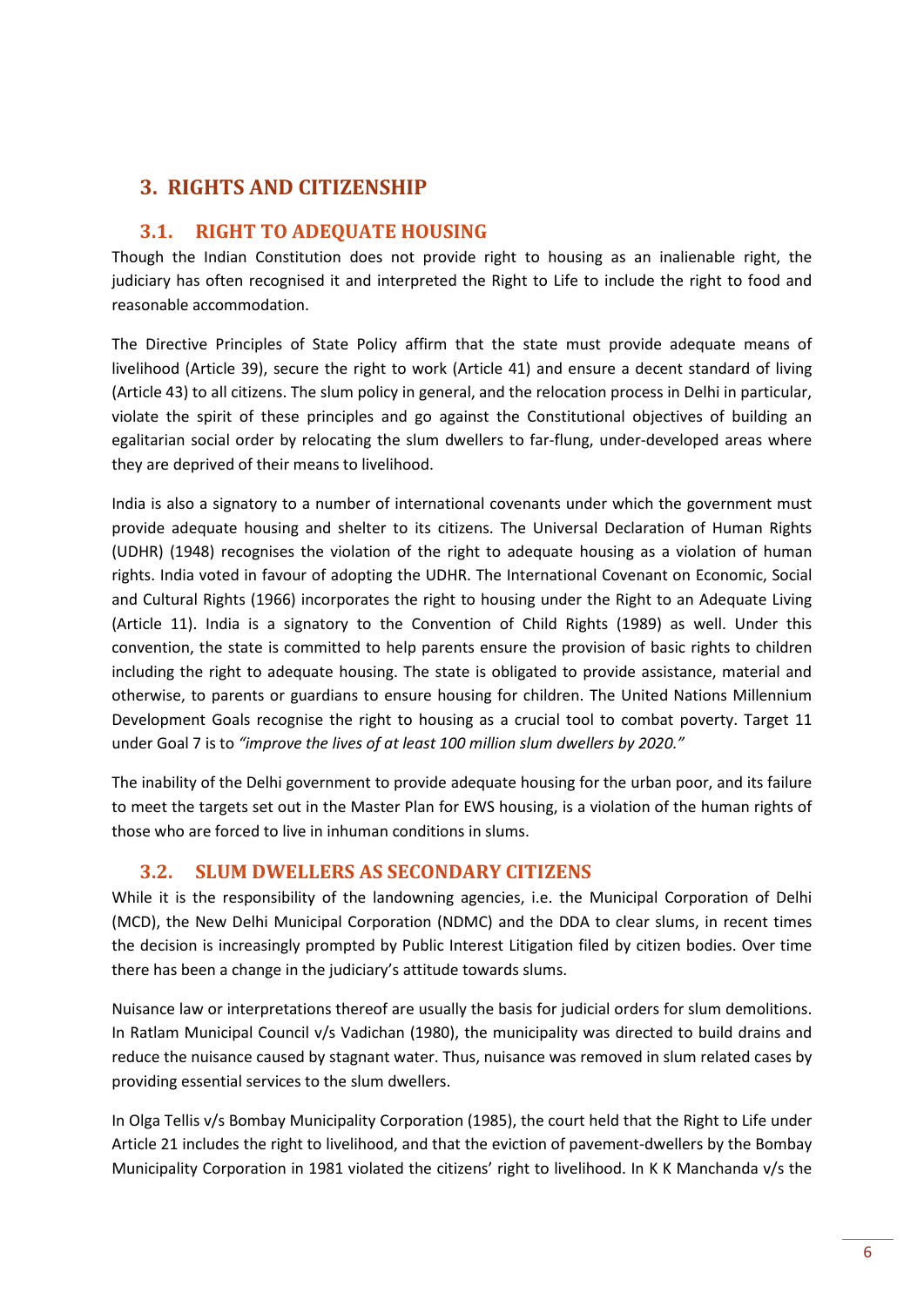Union of India (1990), the petitioner, the Ashok Vihar Residents Welfare Association (RWA), claimed that slums had occupied land that was supposed to be a Community Park and usage of this land as a "public open lavatory" was the primary source of nuisance to the petitioner. Following the precedent set by the Ratlam judgment, the judiciary directed the authorities to build a public toilet near the slum. Similar orders were issued in B. L. Wadehra v/s the Union of India (1996), where the MCD was directed to increase the efficiency of garbage disposal.

However, in Almitra Patel v/s the Union of India (2000), the responsibility and *blame* was shifted from the authorities to the slum dwellers: the slum population, rather than the failure of the authorities to provide basic amenities, was seen as the source of nuisance.

*"Instead of 'slum clearance' there is 'slum creation' in Delhi. This in turn gives rise to domestic waste being strewn on open land in and around the slums. This can best be controlled at least, in the first instance, by preventing the growth of slums"*

The judgement divides the citizens in two categories – residents of formal colonies who own private property and slum dwellers who occupy public land, and puts the rights of the former above the rights of the latter.<sup>[10](#page-9-0)</sup> The court noted that the Right to Life of the people living in residential colonies, which are older than the slums, was violated by the presence of slums in the vicinity. This departure in the judiciary's stance on slums, along with public discourse that fixated on their illegality, rendered this section of society powerless. In February 2000, the Supreme Court likened providing an encroacher on public land with a free alternative site to rewarding a pick-pocket.

The Okhla Factory Owner's Association v/s Government of National Capital Territory of Delhi (2002) judgement was the basis for the removal of more than 150,000 people from the slums in Yamuna Pushta on grounds that the slums dwellers were polluting the river and were environmentally hazardous. A report by the Hazards Centre claims that the slum only contributed 0.33 per cent of Delhi's pollution to the Yamuna.<sup>[11](#page-9-1)</sup> These evictions coincided with the construction of the Commonwealth Games Village on the bank of the river. Akshardham temple, Delhi Metro headquarters and Delhi Secretariat are also on the flood-plain. The judiciary upheld the rights of "citizens who paid for land" over those who "have scant respect for the law and squat on public land."<sup>[12](#page-9-2)</sup> When purchasing power becomes the basis for determining rights over urban spaces, the poor are left incapacitated.

In the initial days of planned development, the focus of slum policy was to ensure that measures to address the issue minimised the loss of livelihood and security for slum dwellers, but current policy is more in line with the creation of a 'slum free city'.

Any structure in Delhi is considered unauthorised if it is not under the Delhi Master Plan. The basis for eviction of a number of slums is that they are unauthorised settlements. However, affluent

<span id="page-9-1"></span><sup>11</sup> **Pollution, Pushta, and Prejudices** (2004)**.** *Hazards Centre*. Retrieved from <http://www.hazardscentre.org/shelter.thlm>

<span id="page-9-2"></span><sup>12</sup> Ibid. footnote 10

<span id="page-9-0"></span> <sup>10</sup> Ghertner,D. A (2008). **Analysis of New Legal Discourse behind Delhi's Slum Demolitions.** *Economic & Political Weekly.* vol. 43, no. 20 (May 17), pp. 57–66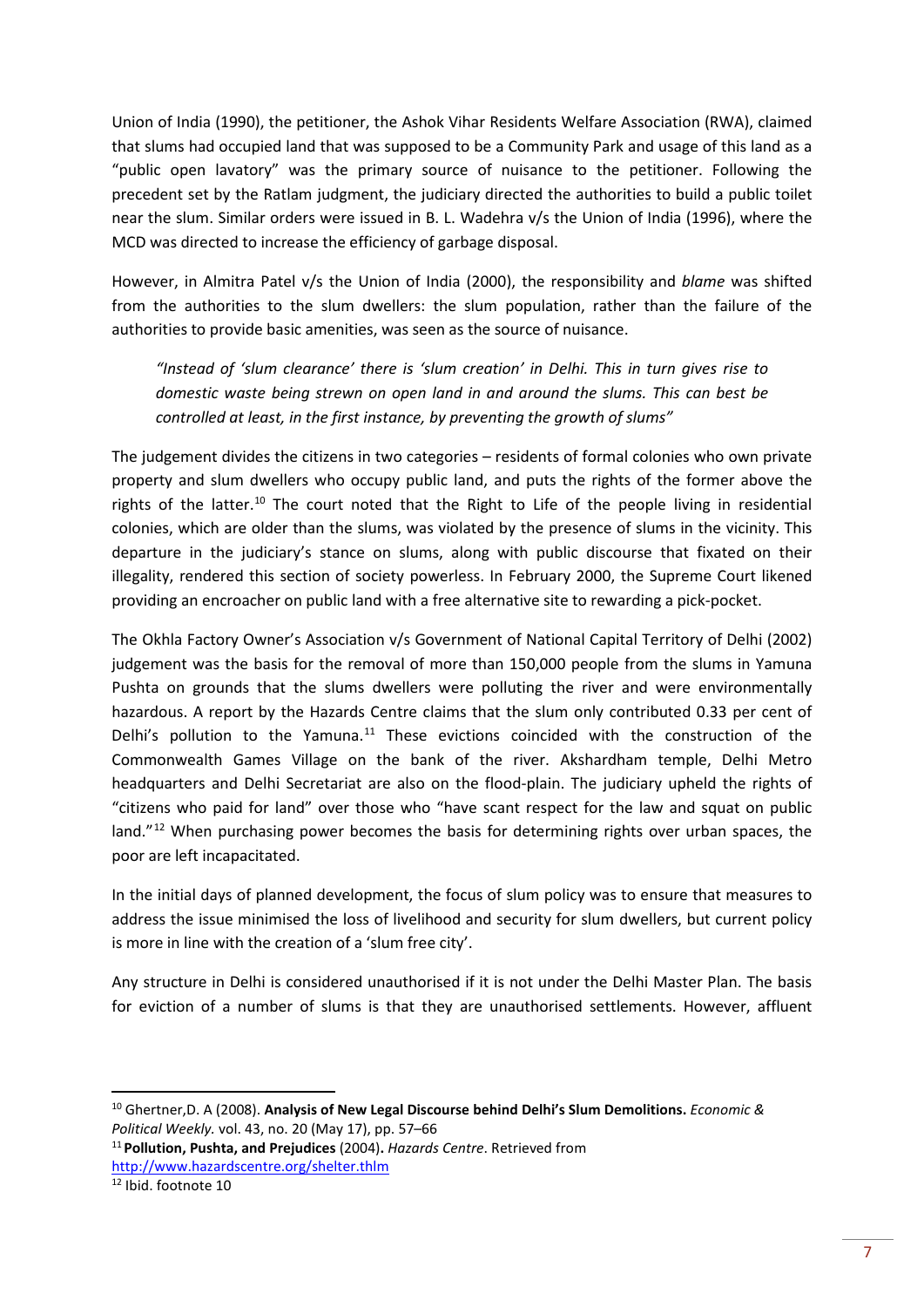residential colonies like Sainik Farms, Mahendru Enclave and Anant Ram Dairy, which have also been recognised as unauthorised colonies, continue to thrive.[13](#page-10-0)

While slum dwellers are viewed as encroachers who illegally occupy public land, car parking in affluent colonies on public land that the owners have no legal claim to is not viewed the same way. Assuming that the land costs Rs 100,000 per square metre (an estimate that is well below the average cost of land in such areas), and that a car on average occupies 8 square metres, if we charge a rate of 1 per cent per month per square metre, then the cost of parking one car would be Rs 8,000 per month, or Rs 96,000 per annum. However this illegal appropriation of public land by the elite seldom sparks a debate.

These examples have been quoted to bring out the polarity in the implementation of law and policy for different economic strata of society: slum dwellers are treated as second class citizens. Nuisance litigation has labelled them as parasites. The vital role that they play in the economy, propelling the unaccounted services sector, has largely been ignored. In 1999-2000 informal sector accounted for 81 per cent of employment in Delhi, up from 76 per cent in 1993-94.<sup>[14](#page-10-1)</sup>

<span id="page-10-0"></span> <sup>13</sup> **Mathur Committee Report** (2006). *Ministry of Urban Development, Government of India*

<span id="page-10-1"></span><sup>14</sup> Jegathaseen, Velusamy. **Employment Trend in Informal Sector: A Case Study of Slum Relocation Colony in Delhi**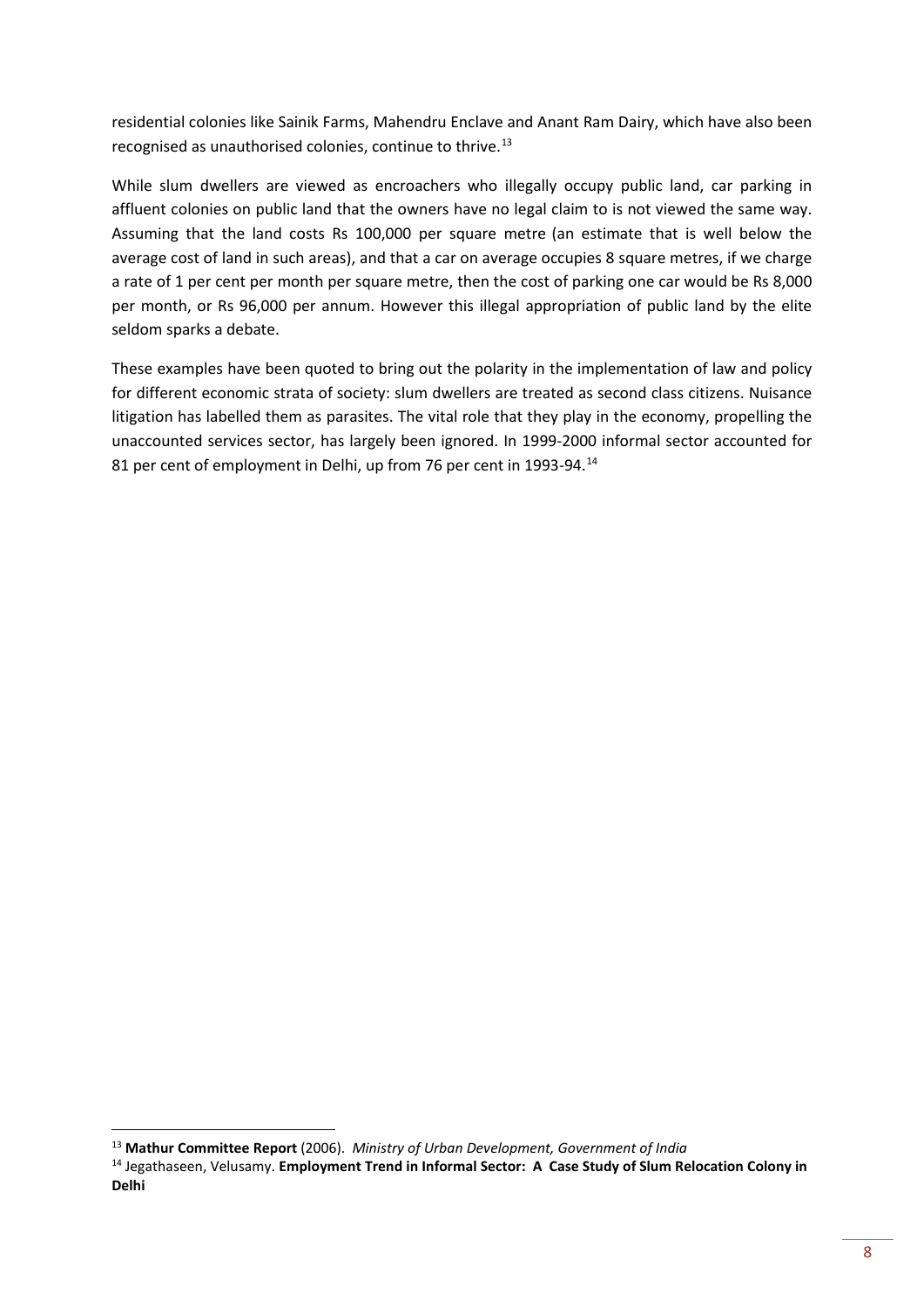# <span id="page-11-0"></span>**4. METHODOLOGY**

With the objective of assessing the quality of life in rehabilitated slums, we visited six sites – three resettlement colonies: Bawana, Madanpur Khadar, Holambi Kalan, and three upgraded slum sites: Prayog Vihar, Ekta Vihar and Madrasi Basti. 30 households were surveyed at each site. We examined five aspects of rehabilitating slums:

- Physical infrastructure such as shelter, sanitation, water and transport
- Legal right to ownership and security of tenure
- Social aspects such as health, education and community ties
- Economic opportunities
- Gender specific issues

The households we surveyed in resettlement colonies were relocated between 2003 and 2005, one of the largest waves of relocation in Delhi. The time period was chosen to allow enough time for the state to provide public amenities in these areas, as well as to allow the people to settle into their new homes. The resettlement colonies chosen are spread across the city to ensure a diverse and representative sample. Madanpur Khadar is in south-east Delhi, Bawana and Holambi Kalan are in north-west Delhi. Bawana is a semi-urban industrial area and Holambi Kalan is an urban village. The households were chosen through random sampling based on allotment lists accessed from the DUSIB website.

In-situ up-gradation has only been completed at three sites in Delhi – all of them were upgraded in the late 80s and early 90s. Prayog Vihar is in West Delhi (Janakpuri); Ekta Vihar (R.K. Puram) and Madrasi Basti are in South Delhi. Madrasi Basti, which is in Moti Bagh, falls in an NDMC area while Ekta Vihar and Prayog Vihar fall in MCD areas. For these sites, stratified random sampling was used by choosing a fixed number of households in each lane of the colony randomly. This ensured that the sample was representative and included respondents from each social community, since members of the same community tended to live in the same lane.

The samples drawn from resettlement colonies and upgraded sites are not strictly comparable since up-gradation was carried out more than a decade before relocation. However, since our analysis is qualitative and focuses on the provision of public utilities, we expect six years to be adequate for the government to make these services available in resettlement colonies.

All monetary variables recorded through our primary research have been adjusted for inflation using the Consumer Price Index for Industrial Workers (CPIIW) for Delhi. Certain variables like income may have been under-reported so we chose to focus on absolute increase or decrease rather than averages, which could be misleading.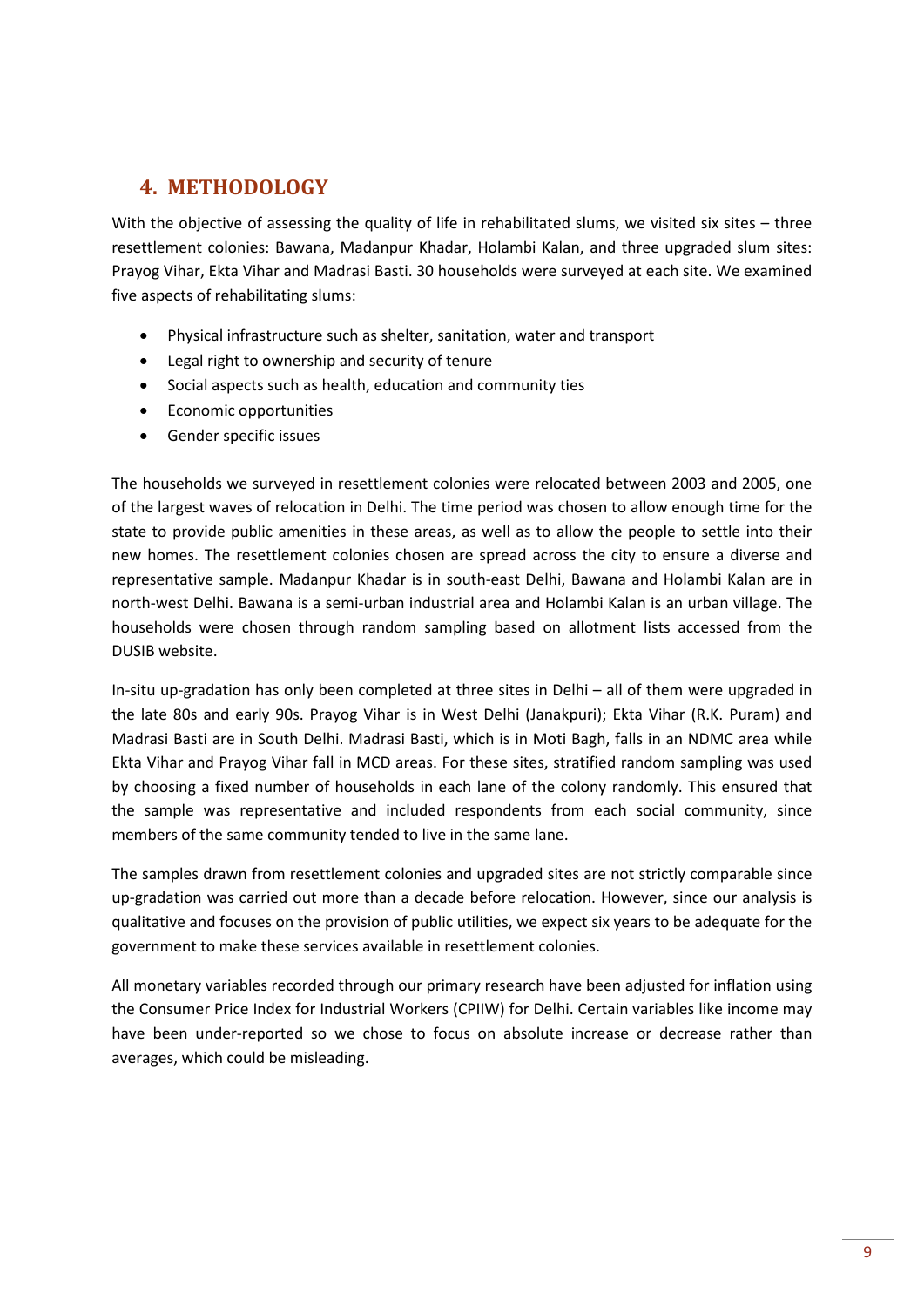# <span id="page-12-0"></span>**5. RESULTS**

At the outset, we expected upgraded sites to have better access to basic facilities since they were rehabilitated over a decade before the households in our sample were relocated, and also because the surrounding areas are well-developed. We also surmised that the residents in upgraded sites would have access to more employment opportunities. We expected some amount of social tension in relocation sites, since different slums were relocated at different times, often in a very disjointed manner, i.e. the applicants from a single slum were not always allotted plots in the same block. However, we also expected the residents to feel more secure in relocation sites since their houses were legal and would not be demolished like their slums were.

## <span id="page-12-1"></span>**5.1. COMMUNITY PROFILE**

#### **In-Situ Up-gradation**

#### **Ekta Vihar**

Ekta Vihar is a notified slum with 414 households in R.K. Puram, Sector 6, very close to the main road. The residents of Ekta Vihar are mostly *dhol waalas* from Alwar, Rajasthan. Access roads are well-maintained and most of the respondents reported that the street lights are functional. Sanitation and safety are the two most pressing concerns for the residents. However, since the colony is located in one of the most well-connected parts of South Delhi, it has benefitted from the development of the surrounding areas, through access to private healthcare services, education, etc.



#### **Madrasi Basti**

Located in Moti Bagh, the colony is adjacent to a school, a primary health care centre and a park. The street lights are functional, the colony is clean and there are provision stores in almost every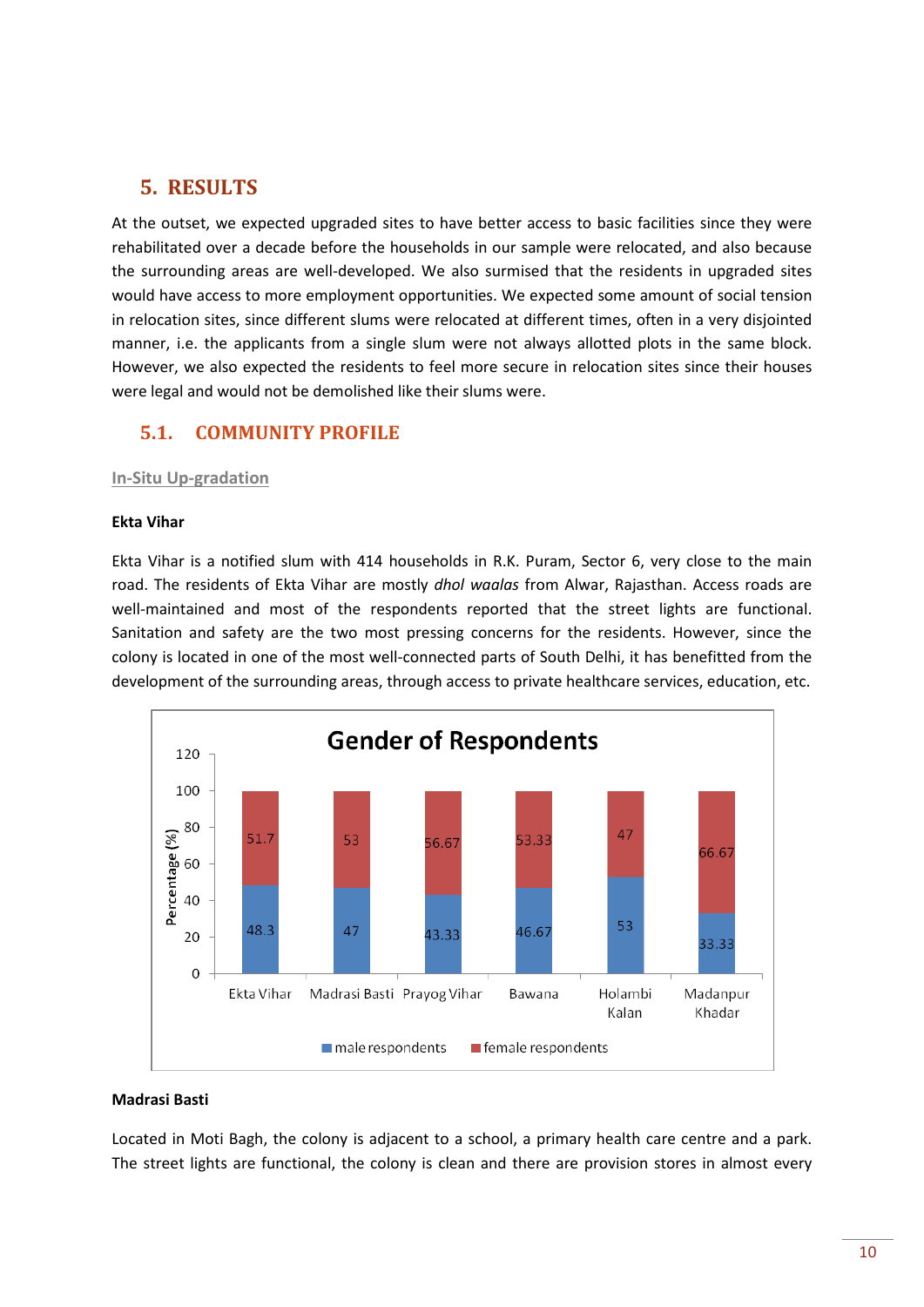lane. However, the nearest PDS store is in Netaji Nagar – 20 minutes by auto. The colony is primarily inhabited by people from Salem, Tamil Nadu; in fact most of them are related to each other. Most of the residents were very satisfied with the living conditions and the women were more outspoken and participative in the interviews compared to the other sites we visited. Most of them are employed: their financial contribution towards the family may be one of the reasons for their confidence.

#### **Prayog Vihar**

Rehabilitated in 1991, this colony is located in Hari Nagar in Janakpuri. All the dwellings are pucca houses, often extending to two or more floors. They are organised in clusters of four or seven. The colony is on the main road and is well-connected by buses. Street lights are far and few and not all of them work. Most of our respondents were employed in the nearby residential areas or in Mayapuri Industrial area and walked to work. About 46.67 per cent of the respondents here were from Uttar Pradesh. Some residents reported that their houses were sealed by the DDA in 1994 and they lived on rent nearby until the problem was resolved.

| Table 5.1.1 – Characteristics of the Sites          |                             |                                |                        |               |                  |                           |                                 |                                   |  |  |  |
|-----------------------------------------------------|-----------------------------|--------------------------------|------------------------|---------------|------------------|---------------------------|---------------------------------|-----------------------------------|--|--|--|
| Distance (in<br>minutes, by foot)                   | <b>Ekta</b><br><b>Vihar</b> | <b>Madrasi</b><br><b>Basti</b> | Prayog<br><b>Vihar</b> | <b>Bawana</b> | Holambi<br>Kalan | Madanpur<br><b>Khadar</b> | <b>Upgraded</b><br><b>Sites</b> | <b>Relocation</b><br><b>Sites</b> |  |  |  |
| Main Road                                           | 0                           | 5                              | 0                      | $\Omega$      | 30               | 20                        | 1.67                            | 16.67                             |  |  |  |
| Primary Healthcare<br>Centre/Government<br>Hospital | 20                          | 0                              | 5                      | 30            | 45               | 45                        | 8.33                            | 40                                |  |  |  |
| <b>Police Station</b>                               | 10                          | 10                             | 15                     | 5             | 45               | 0                         | 11.67                           | 16.67                             |  |  |  |
| Fair Price Shop                                     | 10                          | 50                             | 20                     | 10            | 0                | 15                        | 26.67                           | 8.33                              |  |  |  |
| Government School                                   | 10                          | 0                              | 30                     | 15            | 0                | 0                         | 13.33                           | 5                                 |  |  |  |

#### **Relocation**

#### **Bawana**

The resettlement colony at Bawana was commissioned in 2002-03. Most of the residents were resettled Yamuna Pushta. Others were relocated from smaller slum sites in south Delhi like Dhaula Kuan and R.K. Puram. Most of our respondents originally lived in Bihar. Bawana is on the outskirts of Delhi, about 32 kilometres from Rajghat, from where many of our respondents were relocated. It is well-connected to the main city by Delhi Transport Corporation (DTC) buses. The nearest government hospital is in Puth Khurd, which is about 5 kilometres away. Combined with poor access roads and no alternative means of transport, this makes the treatment of emergency cases nearly impossible.

#### **Holambi Kalan**

Holambi Kalan was originally a *Jat* village, and is about 30 kilometres from the city centre. The first wave of relocations commenced 12 years ago. Buses are far and few, and auto-rickshaws are not easy to find. For most buses, the residents are required to go to Metro Vihar, which is about 20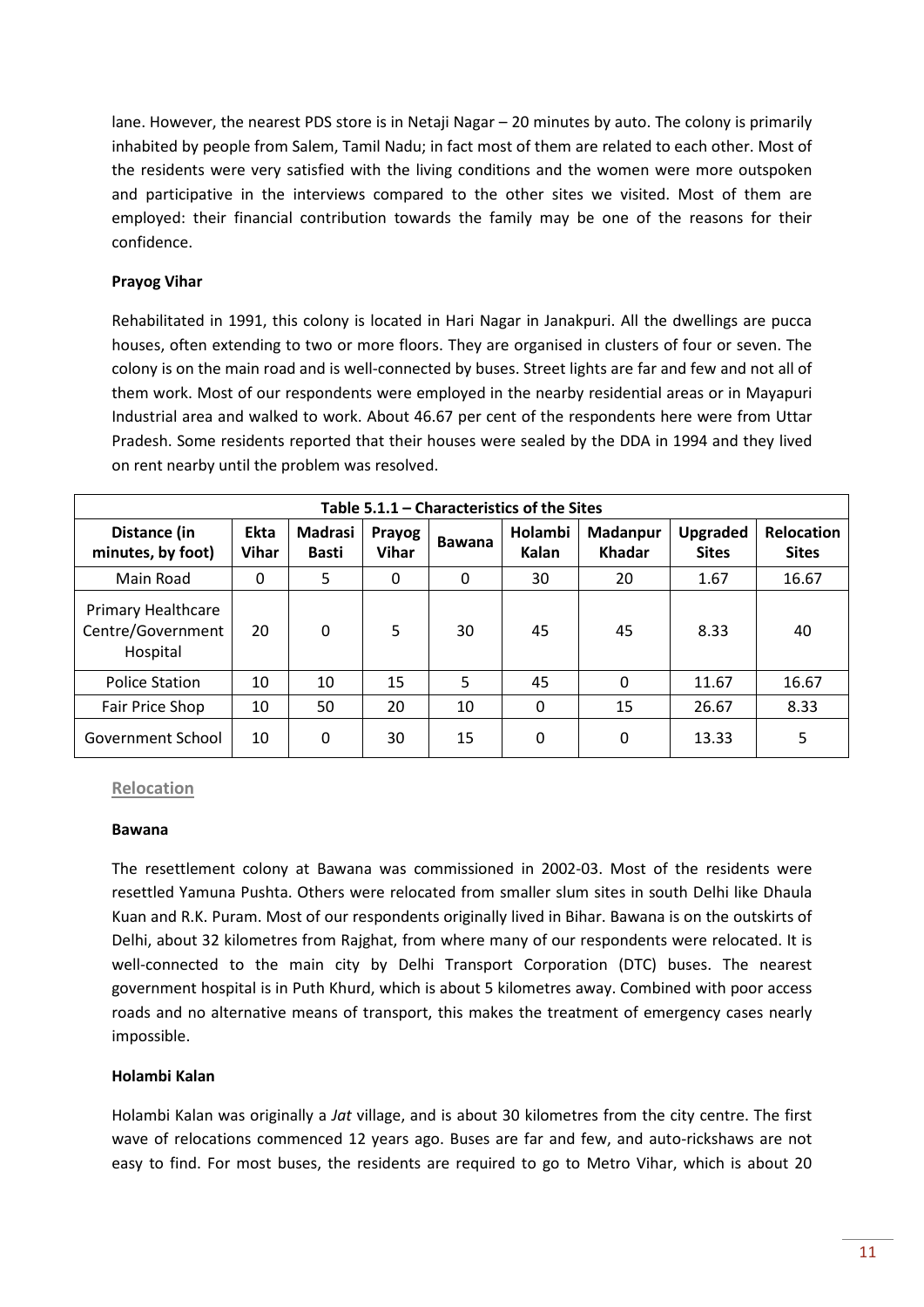minutes away. Many of the residents commute via local trains from the Holambi Kalan railway station, a half hour walk from the colony. Most of the roads are closed or blocked and unfit for vehicle movement. There are hardly any street lights. None of the women in our sample were employed. Most of our respondents were from Uttar Pradesh.

#### **Madanpur Khadar**

Located near Sarita Vihar, Madanpur Khadar is a semi-urban village in south-east Delhi. Usually people take a minibus to go to the nearest bus stop, which takes about 15 minutes. Women, in particular, were very dissatisfied with the living conditions due to safety issues. Many residents reported that the incidence of crime was quite high. Other grievances of the residents include frequent power cuts and the lack of street lights. All the residents have electricity metres, which the government provided in 2004. The DDA and BSES Rajdhani Limited each spent Rs.5.5 crore on the electrification of the colony. 80 per cent of our respondents were from Bihar and Uttar Pradesh.

When the households were first relocated, the sites had very few basic services – the schools, health care centres and toilets were built much later. According to some of our respondents, during the first few months after they were relocated, there was no electricity, no water and no drainage at the sites. Many of them had to wait for up to three months to be allotted a plot at the relocation site.

| Table 5.1.2 - Respondent Profile |                      |                                |                        |               |                  |                           |                                 |                                   |  |  |  |  |
|----------------------------------|----------------------|--------------------------------|------------------------|---------------|------------------|---------------------------|---------------------------------|-----------------------------------|--|--|--|--|
| <b>Variables</b>                 | Ekta<br><b>Vihar</b> | <b>Madrasi</b><br><b>Basti</b> | Prayog<br><b>Vihar</b> | <b>Bawana</b> | Holambi<br>Kalan | Madanpur<br><b>Khadar</b> | <b>Upgraded</b><br><b>Sites</b> | <b>Relocation</b><br><b>Sites</b> |  |  |  |  |
| % female<br>respondents          | 51.7                 | 53                             | 56.67                  | 53.33         | 47               | 66.67                     | 53.79                           | 55.67                             |  |  |  |  |
| % In Delhi<br>for $>20$<br>years | 84                   | 97                             | 93                     | 64.28         | 80               | 65.52                     | 91.33                           | 69.93                             |  |  |  |  |
| Average<br>Age                   | 33                   | 37                             | 37                     | 34            | 33               | 35.1                      | 35.67                           | 34.03                             |  |  |  |  |

## **5.2. PHYSICAL INFRASTRUCTURE**

<span id="page-14-0"></span>In the upgraded sites, most of the households were constructed on a single plot, except for a few instances in Madrasi Basti where different members of the same household had been allotted adjacent plots, which they used to build larger houses and rent out some of the rooms. Only 6.67 per cent of the households surveyed used kerosene for cooking. In Ekta Vihar and Prayog Vihar, all households had legal electricity connections. In Madrasi Basti, all the households obtained electricity through illegal wire-tapping and claimed the complicity of local political powers. Water logging was a major problem in Ekta Vihar and in some parts of Prayog Vihar. There were two toilets and one bathroom for every six houses in Madrasi Basti. In Prayog Vihar, clusters of four houses shared one toilet and one bathroom and clusters of seven houses shared two toilets and one bathroom. Ekta Vihar had public toilets for which the women had to pay Re 1 per use and men had to pay Rs 2. Sanitation was better in Madrasi Basti and Prayog Vihar since the residents themselves were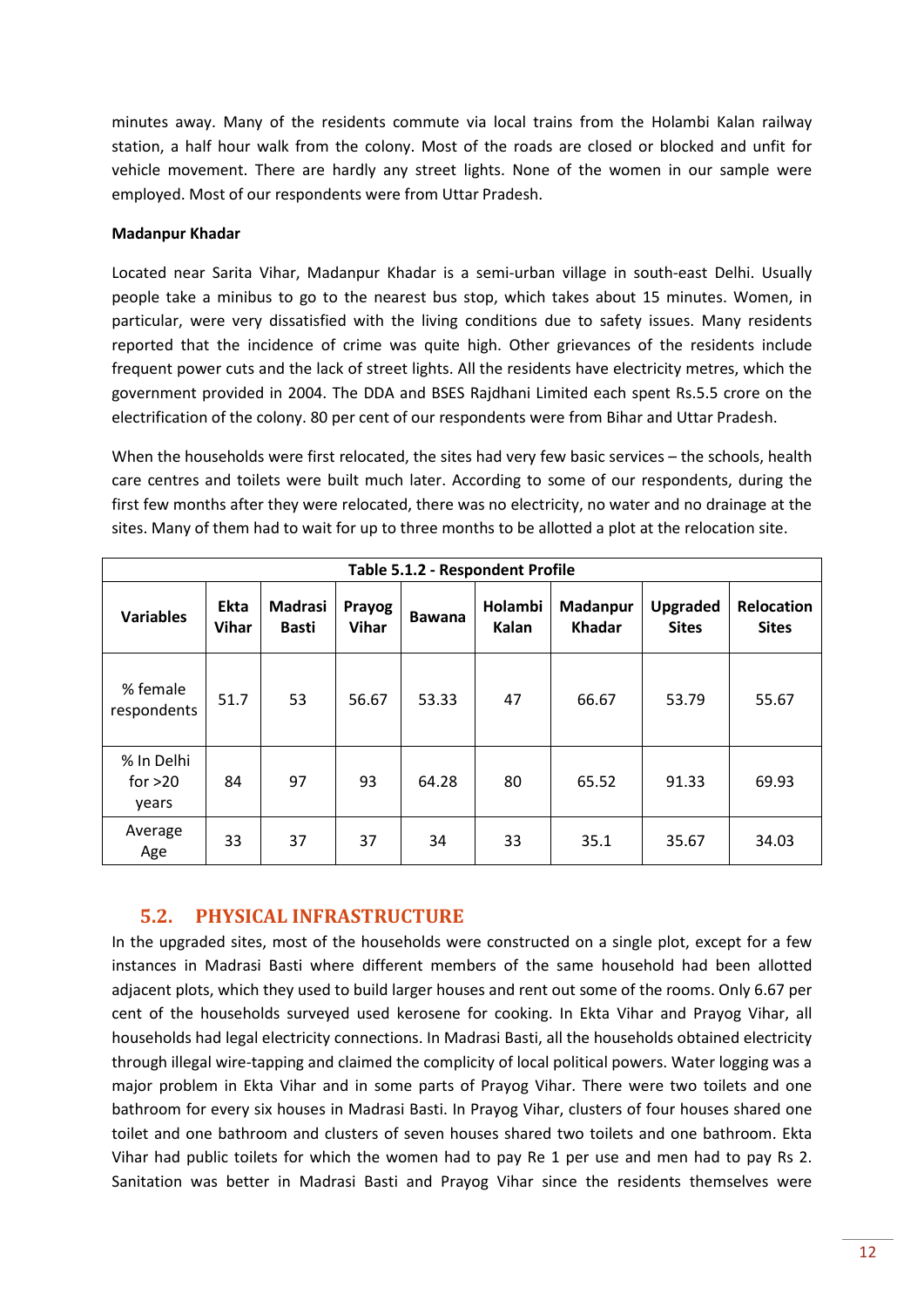responsible for the upkeep of the toilets. Water was supplied in Ekta Vihar through government taps located in each lane of the colony. Each day these taps provided nine hours of *khara* (brackish) water and two hours of potable water. Prayog Vihar and Madrasi Basti were the only colonies where sewer lines were provided. In Prayog Vihar taps were provided outside each house while in Madrasi Basti, the taps were provided inside the houses. There were no water metres in Prayog Vihar. Water supply was fairly adequate in these colonies.

| Table 5.2.1 - Physical Infrastructure      |                             |                                |                        |               |                  |                           |                                 |                                   |  |  |  |  |
|--------------------------------------------|-----------------------------|--------------------------------|------------------------|---------------|------------------|---------------------------|---------------------------------|-----------------------------------|--|--|--|--|
| <b>Variables</b>                           | <b>Ekta</b><br><b>Vihar</b> | <b>Madrasi</b><br><b>Basti</b> | Prayog<br><b>Vihar</b> | <b>Bawana</b> | Holambi<br>Kalan | Madanpur<br><b>Khadar</b> | <b>Upgraded</b><br><b>Sites</b> | <b>Relocation</b><br><b>Sites</b> |  |  |  |  |
| Average<br>no. of<br>rooms                 | 2.04                        | 1.5                            | 1.6                    | 1.3           | 1.63             | 1.76                      | 1.71                            | 1.56                              |  |  |  |  |
| <b>Members</b><br>per room                 | 3.44                        | 4.35                           | 3.86                   | 4.78          | 4.82             | 3.71                      | 3.88                            | 4.44                              |  |  |  |  |
| % legal<br>gas<br>usage                    | 69                          | 66                             | 77                     | 17            | 50               | 48                        | 70.67                           | 38.33                             |  |  |  |  |
| % hh<br>with<br>pucca<br>houses            | 100                         | 97                             | 100                    | 90            | 97               | 93                        | 99                              | 93.33                             |  |  |  |  |
| % hh that<br>reported<br>water-<br>logging | 90                          | 19                             | 43                     | 67            | 87               | 83                        | 50.67                           | 79                                |  |  |  |  |

% hh: percentage of households

Relocation sites are characteristically quite different from upgraded sites. Seven per cent of the houses in our sample were not pucca. Many of the households in these colonies reported that they did not use official gas cylinders. 47 per cent of our respondents in Bawana used kerosene, and only 16.67 per cent reported the use of legal gas, much lower than the figures for Madanpur Khadar and Holambi Kalan. Drainage was a problem in all three colonies. Most of the drains were blocked leading to unhygienic living conditions. 80 per cent of households reported water logging due to poor solid waste management. In Holambi Kalan, the gradient of the drains was such that the sludge water would backflow into houses during the rains. All the households at these sites had legal electricity connections. The public toilets were in an appalling state. In Holambi Kalan there were 23 toilets, but only 11 were still usable, two of which were closed. There were 16 seats and three bathrooms in each toilet. The toilets were rarely, if ever, cleaned and so many residents used the fields instead. In Bawana, government water is available for four hours every day through one public tap per 60 houses. Many residents have installed motors to draw water. Others took water (and in many cases purchased water for Rs.100 a month) from neighbours who had boring arrangements. In Holambi Kalan and Madanpur Khadar, although water lines were laid by the government, there was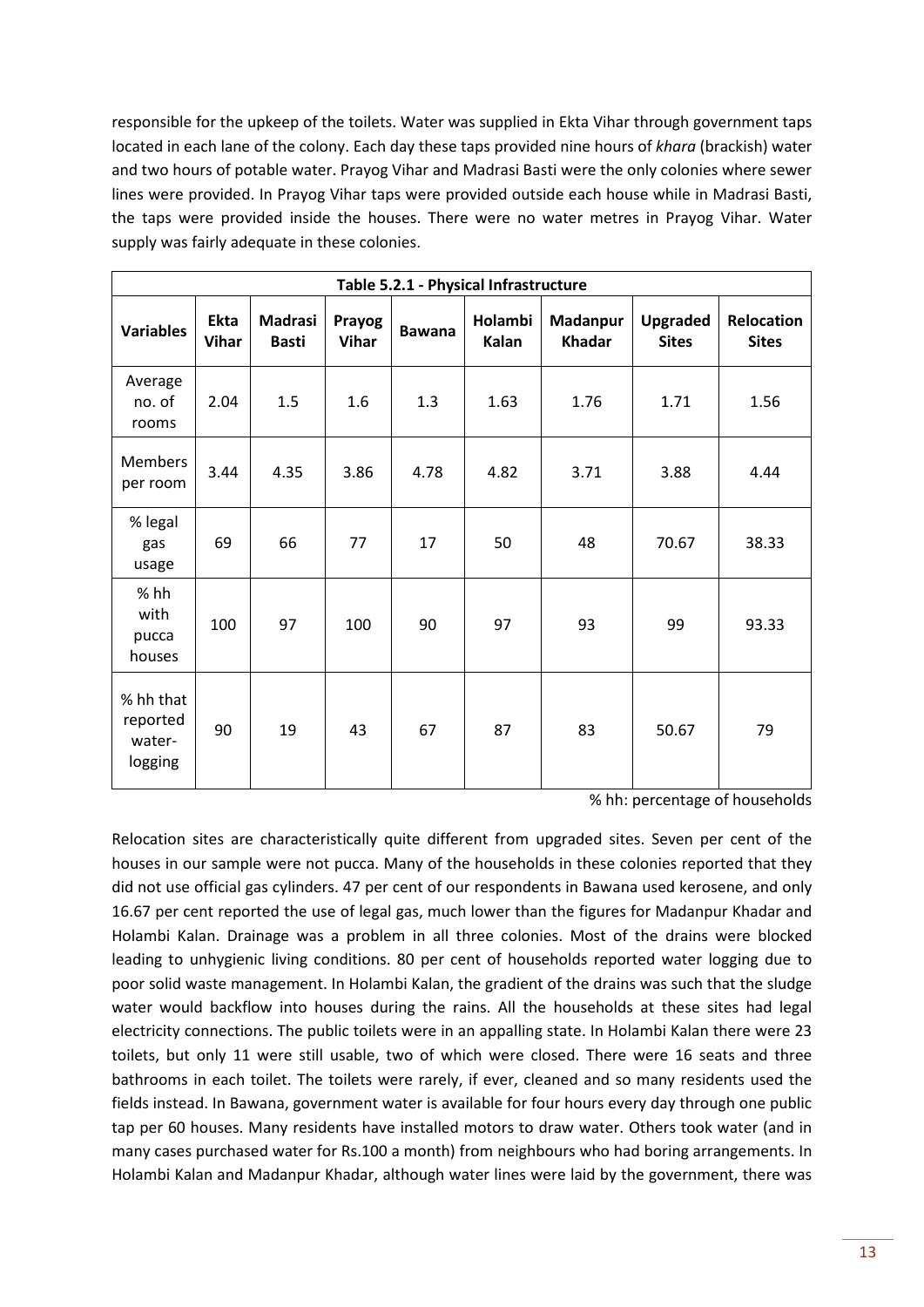no supply. Residents installed hand pumps and bought potable water if they could afford it. Tankers supplied potable water too but it was far from adequate, often leading to violence.

# **5.3. SOCIAL ASPECTS**

<span id="page-16-0"></span>On average, the respondents in upgraded sites had 5.97 years of education and one-third of them had more than 10 years of education. The corresponding figures for relocation colonies were 4.42 years and 22.22 per cent respectively. Almost all respondents in the six sites sent their children to school and we found no evidence of gender discrimination in education. Most of the children studied in government schools, except Madrasi Basti where the residents preferred Delhi Tamil Education Association (DTEA) School.

45 per cent of the households reported illness in their family in the past four months. In Ekta Vihar 33 per cent of such illnesses were caused by water borne diseases or infections. This is indicative of poor sanitation in the colony. Hospitalisation and medical expenses can cause a major financial setback. 97 per cent of the respondents in Madrasi Basti said that they use public health facilities. In contrast, many respondents in Prayog Vihar preferred over the counter medicines because they couldn't afford to buy the medicines government doctors prescribed. The proportion of households that accessed government health facilities was much lower for relocation sites, possibly due to the unavailability of public healthcare services in the vicinity. The residents generally went to local quacks for minor ailments and only went to government hospitals for serious diseases.

| Table 5.3.1 - Social aspects of various sites        |                      |                                |                        |               |                  |                           |                          |                                   |  |  |  |  |
|------------------------------------------------------|----------------------|--------------------------------|------------------------|---------------|------------------|---------------------------|--------------------------|-----------------------------------|--|--|--|--|
| <b>Variables</b>                                     | Ekta<br><b>Vihar</b> | <b>Madrasi</b><br><b>Basti</b> | Prayog<br><b>Vihar</b> | <b>Bawana</b> | Holambi<br>Kalan | Madanpur<br><b>Khadar</b> | Upgraded<br><b>Sites</b> | <b>Relocation</b><br><b>Sites</b> |  |  |  |  |
| Average<br>years of<br>Education                     | 6                    | $\overline{7}$                 | 6                      | 4             | 5                | 5.03                      | 6.33                     | 4.68                              |  |  |  |  |
| % hh with<br>education>10<br>yrs                     | 20                   | 47                             | 30                     | 13            | 27               | 27                        | 32                       | 22                                |  |  |  |  |
| % children<br>going to<br>school in 3-18<br>yr group | 100                  | 100                            | 96                     | 91.3          | 100              | 100                       | 98.66                    | 97                                |  |  |  |  |
| % reported<br>recent illness                         | 44.83                | 43                             | 46.66                  | 41.40         | 50               | 53.33                     | 45                       | 48                                |  |  |  |  |
| % using govt<br>health<br>centres                    | 96.55                | 86                             | 78                     | 50            | 66               | 41.38                     | 86.85                    | 35.96                             |  |  |  |  |

A feeling of security and a sense of belonging in the community is crucial for well being, and has been regarded as an important capability and a resource for mental health.**[15](#page-16-1)** Familiarity with neighbours was high in Madrasi Basti and Prayog Vihar as they belonged to the same community. In Madrasi Basti, the residents formed a cooperative society, with each member household

<span id="page-16-1"></span> <sup>15</sup> Robeyns, Ingrid (2003). Sen's Capability Approach and Gender Inequality: Selecting Relevant Capabilities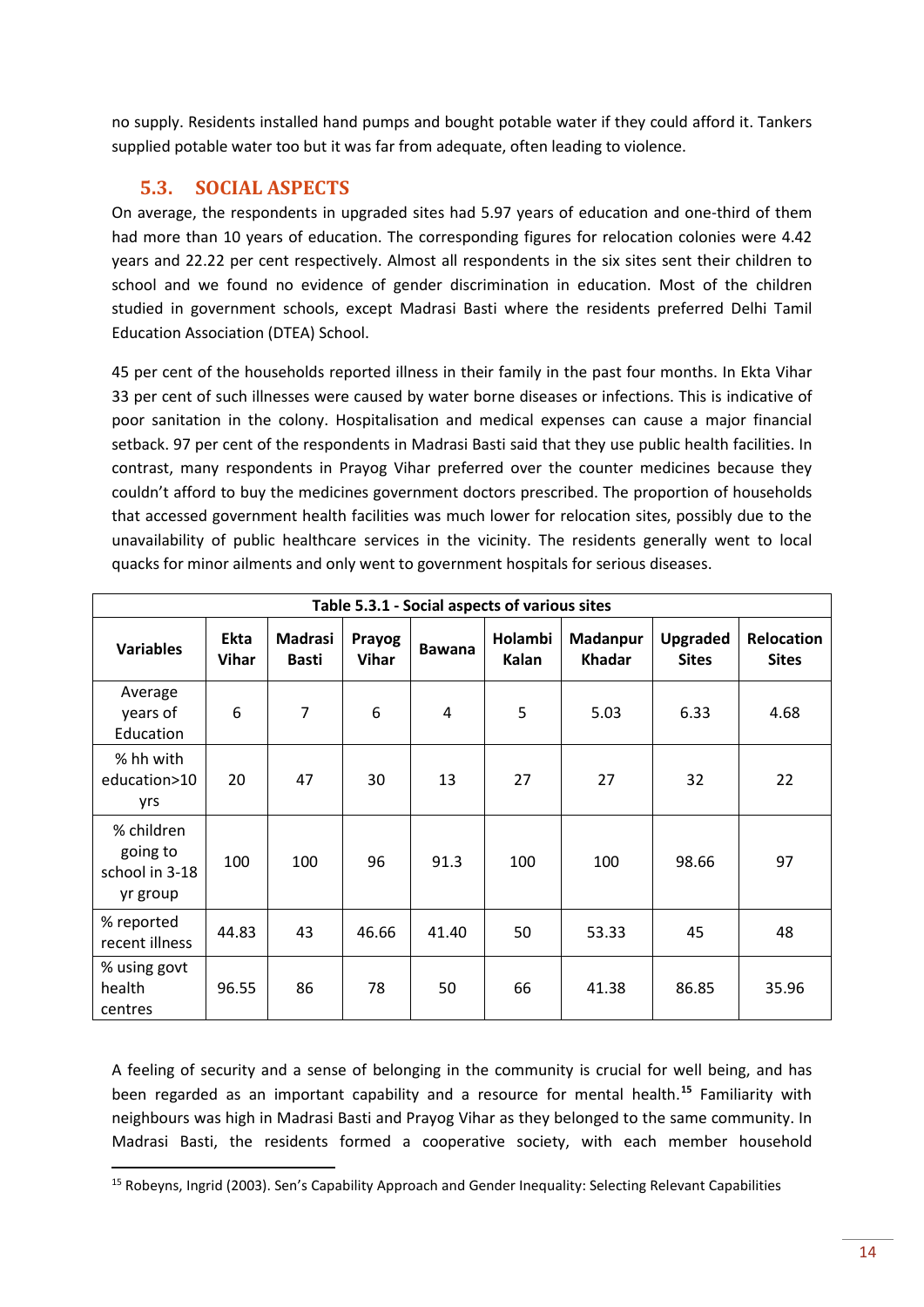contributing a fixed sum ranging from Rs 30 to Rs 300 each month. Through this society, they purchased construction material for building houses after up-gradation. In Prayog Vihar, the households registered for plots in groups of four, which ensured that community ties were maintained. In Ekta Vihar, up-gradation led to mixing of households from different communities, making certain social groups feel isolated.

At relocation sites, community ties were weak and the lack of safety was a serious deterrent for any social interaction among the families. Many respondents reported the incidence of illegal activities like the sale of liquor and drugs in the evenings. Respondents from Madanpur Khadar reported that thefts were common but the level of safety had improved after the setting up of a police station in the colony. We came across several instances of communal tension between Hindus and Muslims in Bawana, reflecting that uprooting a household from its social context and placing it in an alien environment affects its perception of safety and its place in the community. This is in stark contrast to Madrasi Basti and Prayog Vihar where a majority of the residents felt safe in the colony.

## **5.4. ECONOMIC ASPECTS**

<span id="page-17-0"></span>The average mean monthly income for respondents in upgraded sites was 28.38 per cent higher than that of respondents in relocation sites, even though the latter worked longer hours.

| Table 5.4.1 - Economic Aspects      |                      |                                |                        |               |                  |                           |                                 |                            |  |  |  |  |
|-------------------------------------|----------------------|--------------------------------|------------------------|---------------|------------------|---------------------------|---------------------------------|----------------------------|--|--|--|--|
| <b>Variables</b>                    | Ekta<br><b>Vihar</b> | <b>Madrasi</b><br><b>Basti</b> | Prayog<br><b>Vihar</b> | <b>Bawana</b> | Holambi<br>Kalan | Madanpur<br><b>Khadar</b> | <b>Upgraded</b><br><b>Sites</b> | Relocation<br><b>Sites</b> |  |  |  |  |
| Median Income<br>(in Rs)            | 4000                 | 7000                           | 3017.5                 | 4000          | 4750             | 5000                      | 4672.5                          | 4583.3                     |  |  |  |  |
| Mean Income<br>(in Rs)              | 6428.57              | 8956.897                       | 3746.5                 | 4097.3        | 8405             | 5162.9                    | 6377                            | 4967                       |  |  |  |  |
| Work hours per<br>day               | 8.67                 | 10                             | 8                      | 10            | 8.58             | 9.8                       | 8.89                            | 9.46                       |  |  |  |  |
| Earning<br>members per<br>household | 1.67                 | $\overline{2}$                 | $\overline{2}$         | 1.17          | 1.6              | 1.33                      | 1.89                            | 1.37                       |  |  |  |  |

In Ekta Vihar about 30 per cent of the respondents worked as *dhol waalas*, while most of the women did not work; this may be due to social customs. A few women worked as domestic helps in the nearby residential colonies. In Prayog Vihar a third of the respondents were employed either as factory workers or drivers. 20 per cent of the female respondents worked as domestic helps. In Madrasi Basti, our respondents were employed in many diverse occupations, from scrap dealers to government employees.

The number of earning members per household was lower for relocation sites. After relocation, 41.53 per cent of the respondents were forced to find employment in sectors other than the ones they were originally employed in. Many of them were skilled labourers and had higher incomes earlier. Relocation led to the casualisation of labour.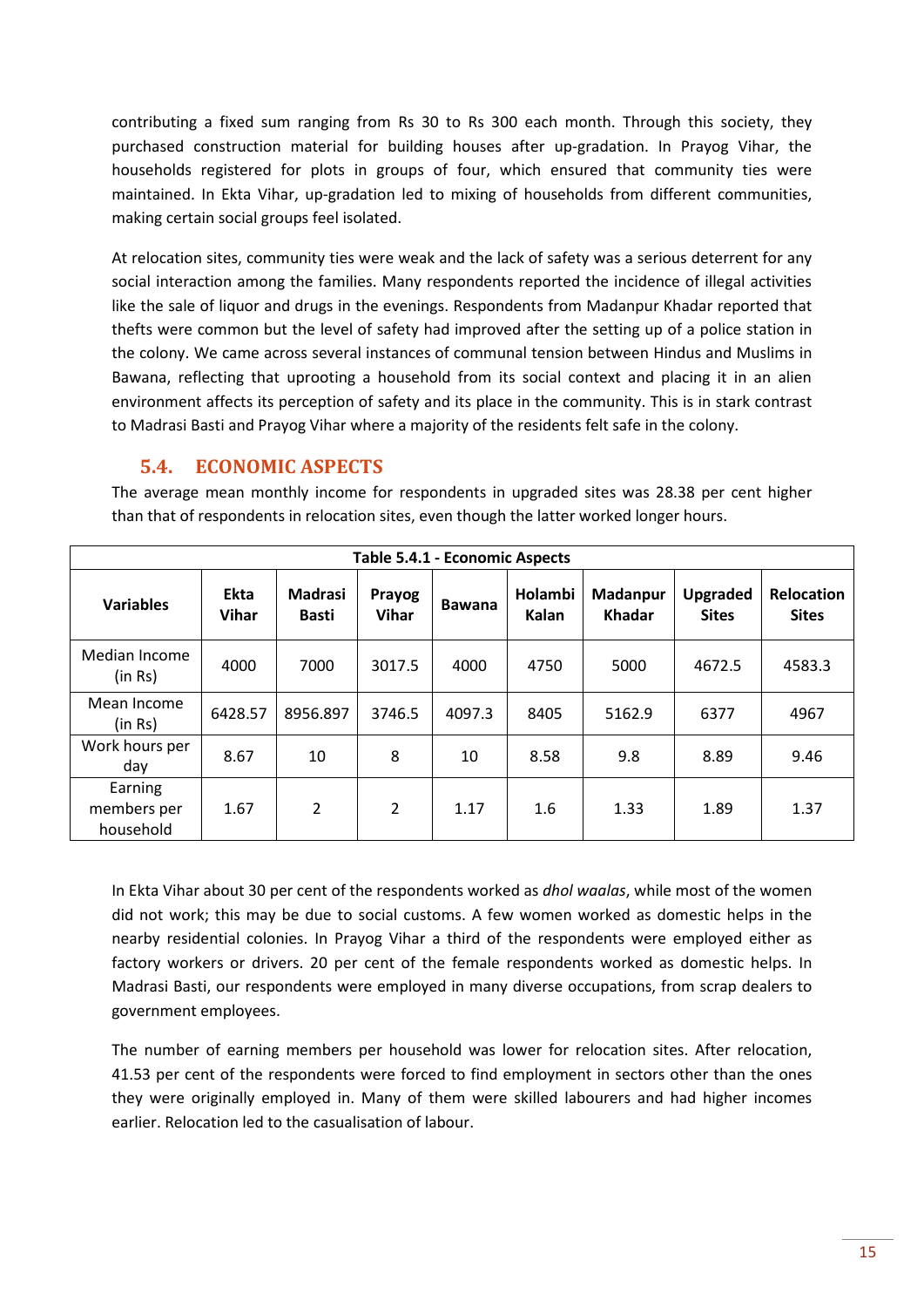

Those who managed to retain their jobs after relocation had to commute up to five hours daily to reach their place of work. In Bawana, most of the respondents were unable to find gainful employment for up to a year after being relocated, and 60 per cent of them reported a decrease in income. The same was true for Holambi Kalan, where most respondents worked as casual labour, factory workers and painters. The percentage of respondents who reported a fall in income after relocation in Holambi Kalan and Madanpur Khadar were 75 per cent and 90.5 per cent respectively. There was no change in employment status for most women, although some of them had to change jobs or quit due to the increased travel time and cost. We were told that the only work that is in the vicinity of such colonies is manual labour, while in areas like Yamuna Pushta and Nizammudin it was possible for them to be employed more profitably in nearby government offices.



In Madanpur Khadar we observed an absolute decline in time and money spent on commuting to work. Time spent on commuting increased for Bawana and Holambi Kalan, with an increase of over 200 per cent for Holambi Kalan. Half of the respondents in Bawana and 67 per cent of the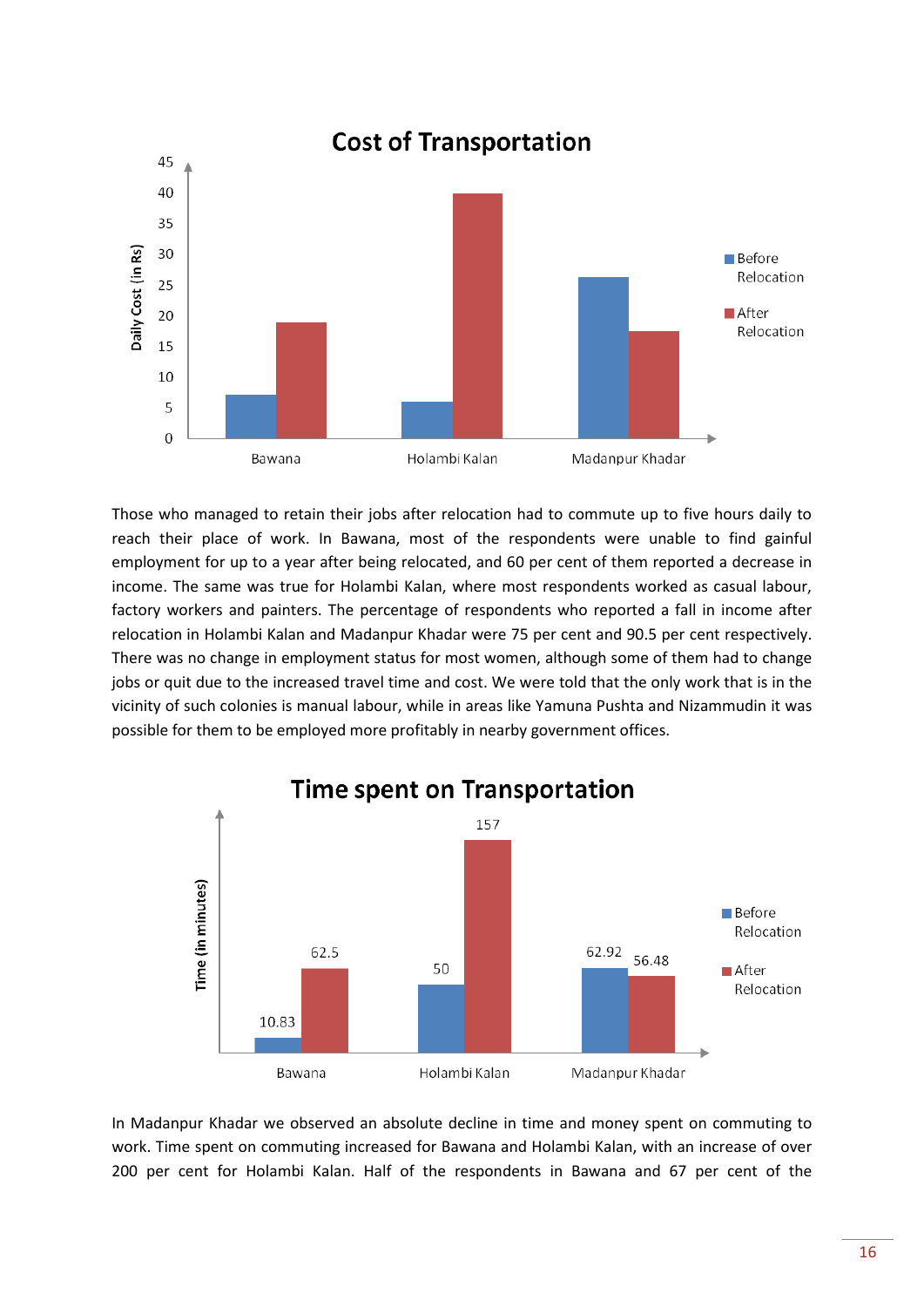respondents in Holambi Kalan reported an increase in transportation cost, which in turn raised their cost of living after relocation.

# <span id="page-19-0"></span>**5.5. LEGAL ASPECTS**

Plots of 12.5 square metres were allotted for a lease period of 20 years in upgraded sites for minimal or no payment. In Prayog Vihar, most respondents received the plot for free, on the basis of a ration card. They also received loans between Rs 500 and Rs 1500 for constructing houses. In Ekta Vihar, Rs 135 was charged to process the application for the plot and a loan of Rs 5,000 was offered. In both cases, after a few years, the balance loan amount was waived. In Madrasi Basti, allotments were made on the basis of ration cards or V.P. Singh tokens. The slum dwellers were offered loans up to Rs 10,000 from a cooperative bank for constructing houses, but many of them did not avail of it. Their allotment papers were held as collateral by the bank until the loan was fully repaid. The residents were unsure about the laws regarding the inheritance or sale of their plots.

In relocation colonies, the plots were allotted for Rs 7,000 each on the basis of ration cards. Voter ID cards were used to substantiate the claim. 18 square metre plots were allotted to those who had a V.P. Singh token. Others received 12 square metre plots. The plots were allotted for a period of 10 years on license basis. These plots are for residence of the owner and her family only. They cannot be rented, sold, or transferred in any manner. Illegal buyers often face harassment and are unable to avail of PDS.

As soon as the government formally notified slum dwellers in Yamuna Pushta that their colony would be demolished, 30 households registered for plots. These households were relocated to Madanpur Khadar, and reported no violence when they were shifted. These households also reported that they received, on an average, one month's notice before eviction. The others did not register at first, hoping that they would not be relocated. They were allotted plots in Holambi Kalan and Bawana, and some of them reported forcible evictions. Households in Holambi Kalan claimed to have received only nine days notice before eviction while those in Bawana reported zero to two days' notice.

No loan was made available for the construction of houses in any of the colonies, and we saw many empty plots and kutcha/semi-pucca structures. There were also cases of people living on rent since they were unable to gather the resources to construct a house.

## **5.6. GENDER SPECIFIC ASPECTS**

<span id="page-19-1"></span>Across all the sites, most of the respondents reported that they sent their daughters to school. Ekta Vihar had the highest number of respondents who said that the property was registered in the name of a woman. Asset holding by women is likely to have a positive impact on their position in the household. However, only 58.6 per cent women in this colony reported feeling safe going out after dark as liquor and drug abuse is prevalent. The corresponding figures were much higher for Prayog Vihar and Madrasi Basti: 94.4 per cent and 96 per cent respectively.

In relocation sites, fewer women reported plots registered in their name. The proportion of women who felt safe moving out at night even within the colony was lower compared to upgraded sites. They felt socially secluded because the colony was far away from the city centre and they could no longer visit their friends and family. Many of our female respondents recounted how they felt free to go out in the evening alone or with their friends at their earlier place of residence – a freedom they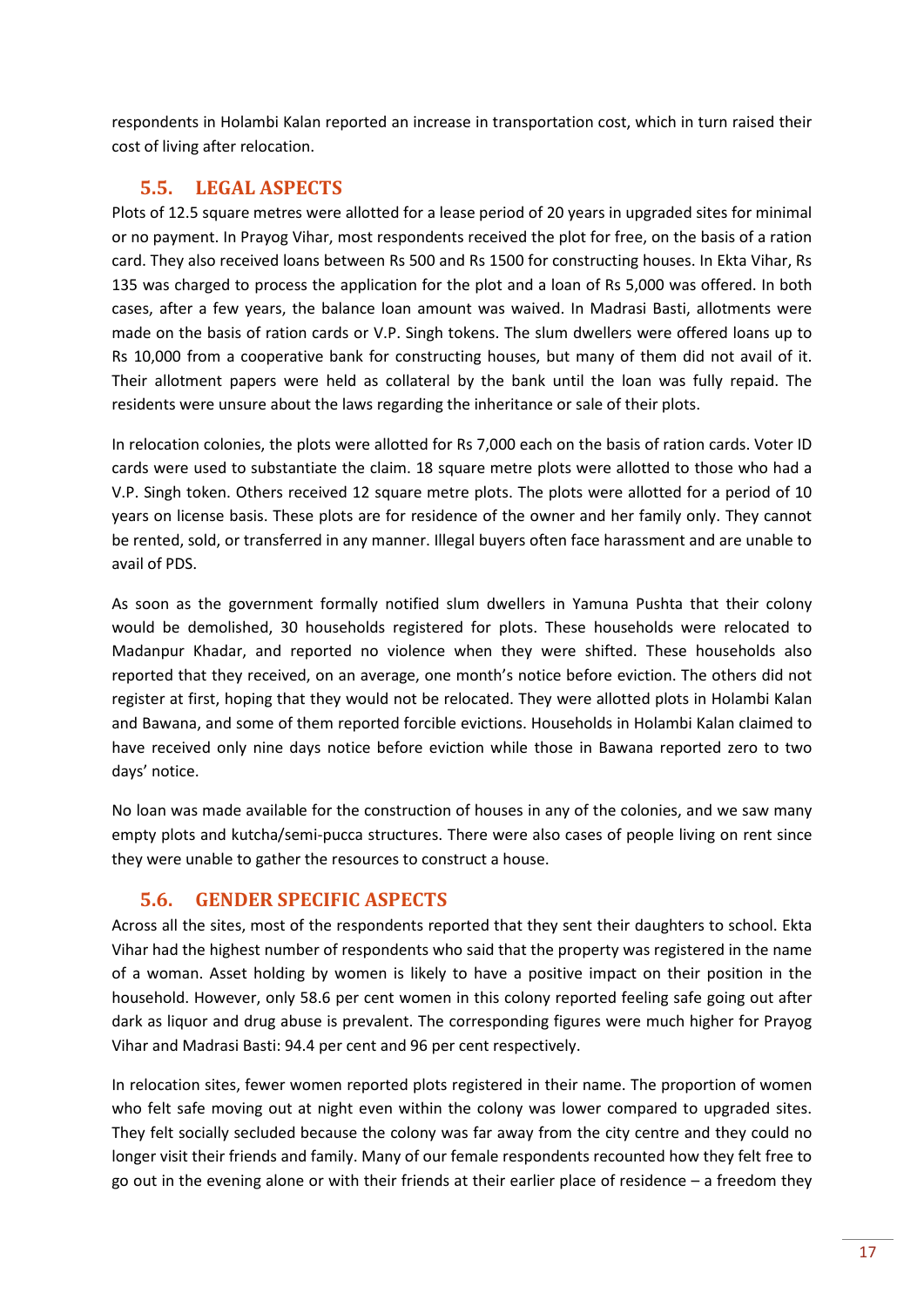no longer enjoy. They cannot venture out without a male family member, which curtails their autonomy.

| <b>Table 5.6- Gender Specific Aspects</b>                         |                             |                                |                        |               |                  |                           |                                 |                                   |  |  |
|-------------------------------------------------------------------|-----------------------------|--------------------------------|------------------------|---------------|------------------|---------------------------|---------------------------------|-----------------------------------|--|--|
| <b>Variables</b>                                                  | <b>Ekta</b><br><b>Vihar</b> | <b>Madrasi</b><br><b>Basti</b> | Prayog<br><b>Vihar</b> | <b>Bawana</b> | Holambi<br>Kalan | Madanpur<br><b>Khadar</b> | <b>Upgraded</b><br><b>Sites</b> | <b>Relocation</b><br><b>Sites</b> |  |  |
| % hh where girls<br>go to school                                  | 100                         | 96                             | 94.7                   | 100           | 91               | 90.91                     | 94                              | 97                                |  |  |
| % of houses in<br>the name of the<br>female head of<br>the family | 90.3                        | 70.83                          | 37.04                  | 22.73         | 34.48            | 7.14                      | 66.39                           | 21.45                             |  |  |
| % of women who<br>felt safe moving<br>about after dark            | 58.62                       | 96                             | 94.4                   | 24.14         | 7                | 20.69                     | 83.14                           | 17.27                             |  |  |

Sulabh toilets are inaccessible at night. Furthermore, they are so dirty that some of our female respondents reported that they use the fields. Often, women face violence when they go out to relieve themselves, particularly at night. The problem is even more acute for adolescent girls. This is a violation of their dignity and privacy. In Bawana, many families have built a toilet within the limited 12 square metres of area so that the women can access them at night. However, in Madanpur Khadar, only 23 per cent of the houses had a toilet, and over 50 per cent of the women had no access to sanitary facilities at night.

Upgraded households fared better on almost all the variables we measured. The expected gain from security of tenure at relocated sites was offset by the high incidence of crime, loose social ties, and the lack of clarity about their ownership status.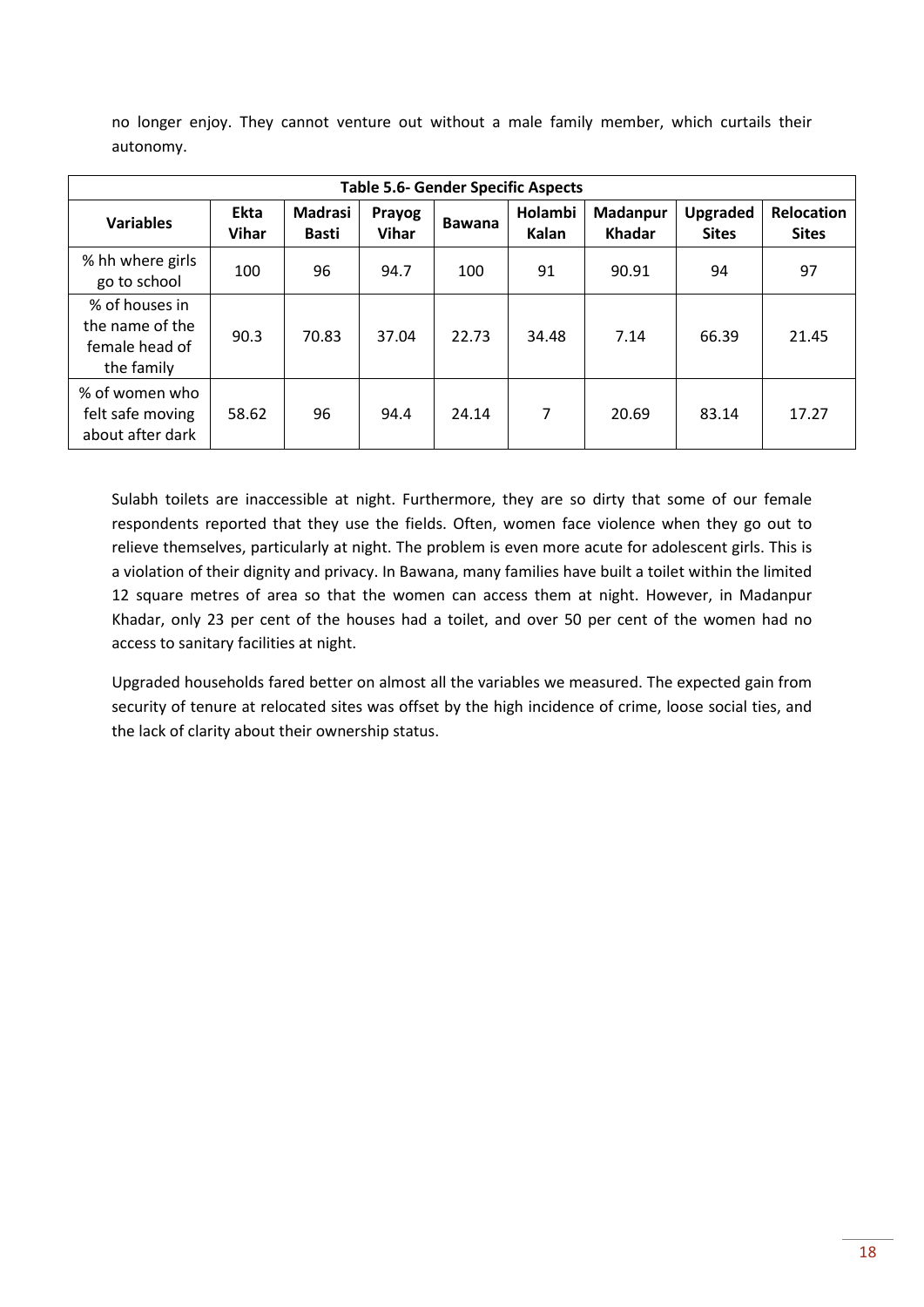# <span id="page-21-0"></span>**6. POLICY IMPLICATIONS**

The material and social costs of relocation for slum dwellers and the government are huge. For slum dwellers, it leads to financial strains such as shifting costs, loss of livelihood, depletion of savings due to loss of income and increased travel and health costs, and social costs such as the loss of security and social ties. The demolition of slums leads to the destruction of the investments made by the slum dwellers in building houses and improving their living conditions, which could discourage them from investing in housing at the resettlement colonies. Before relocation, slum dwellers had better access to public utilities like health care centres and schools due to the nature of the surrounding areas. The government has to invest huge sums to procure land for relocation and build basic amenities and social infrastructure which is, more often than not, grossly inadequate for the residents. The economic benefits to the government from relocation are the value of the land evacuated, and the revenue flows and employment generation from the development projects undertaken on such land. Hence, relocation is financially viable only if the evacuated land is used to generate considerable revenues for the government.[16](#page-21-1)

A study by Dupont<sup>[17](#page-21-2)</sup> found that in a sample of 56 sites where the JJ clusters were demolished over three years prior to the study, 26 sites remained vacant. Policy documents state that JJ clusters should only be relocated when the land is required for development projects that will serve the larger public interest. That the land is vacant (for over a decade since the demolition, in some cases) may be the result of the landowning agencies' failure to develop it, or it may simply be a case of policy violation. Relocation to the outskirts of the city is a form of social segregation. Due to absence of adequate economic opportunity, the incidence of crime is very high, with too many people fighting for too few resources. It is essential that relocation sites be as close to the original sites as possible.

Our primary research indicated that 27 per cent of the respondents came to Delhi 10-20 years ago, while 70 per cent came to Delhi more than 20 years ago. None of the respondents claimed that they had lived in Delhi for many generations. According to the Lucas model<sup>18</sup> people migrate to urban areas not only because of the expected wage differential across urban and rural areas, but also to acquire 'human capital' so that they, or their subsequent generations can be gainfully employed in the urban formal sector. Thus, cities do not remain stratified by skill differences and the migrant population is assimilated.

Relocation in recent times has placed the slum population at the peripheries of the city with little or no state support. The sites visited were, on an average, 40 minutes away from a government hospital. In Madanpur Khadar, we came across a few instances of children who left well-known private schools (where they had been admitted under the Right to Education Act on concessional basis) due to the sharp increase in the time and cost of commuting. The casualisation of the labour

<span id="page-21-1"></span><sup>&</sup>lt;sup>16</sup> Ibid. footnote 10

<span id="page-21-2"></span><sup>17</sup> Dupont, V. (2008). **Slum Demolitions in Delhi since the Nineties: In whose interest**?. *Economic and Political Weekly.* vol. 43, No 28 (12 July), pp. 79-87

<span id="page-21-3"></span><sup>18</sup> Lucas, R. E. Jr. (2004). **Life Earnings and Rural-Urban Migration**. *Journal of Political Economy*. vol. 112(1), pt.2, pp. S29-59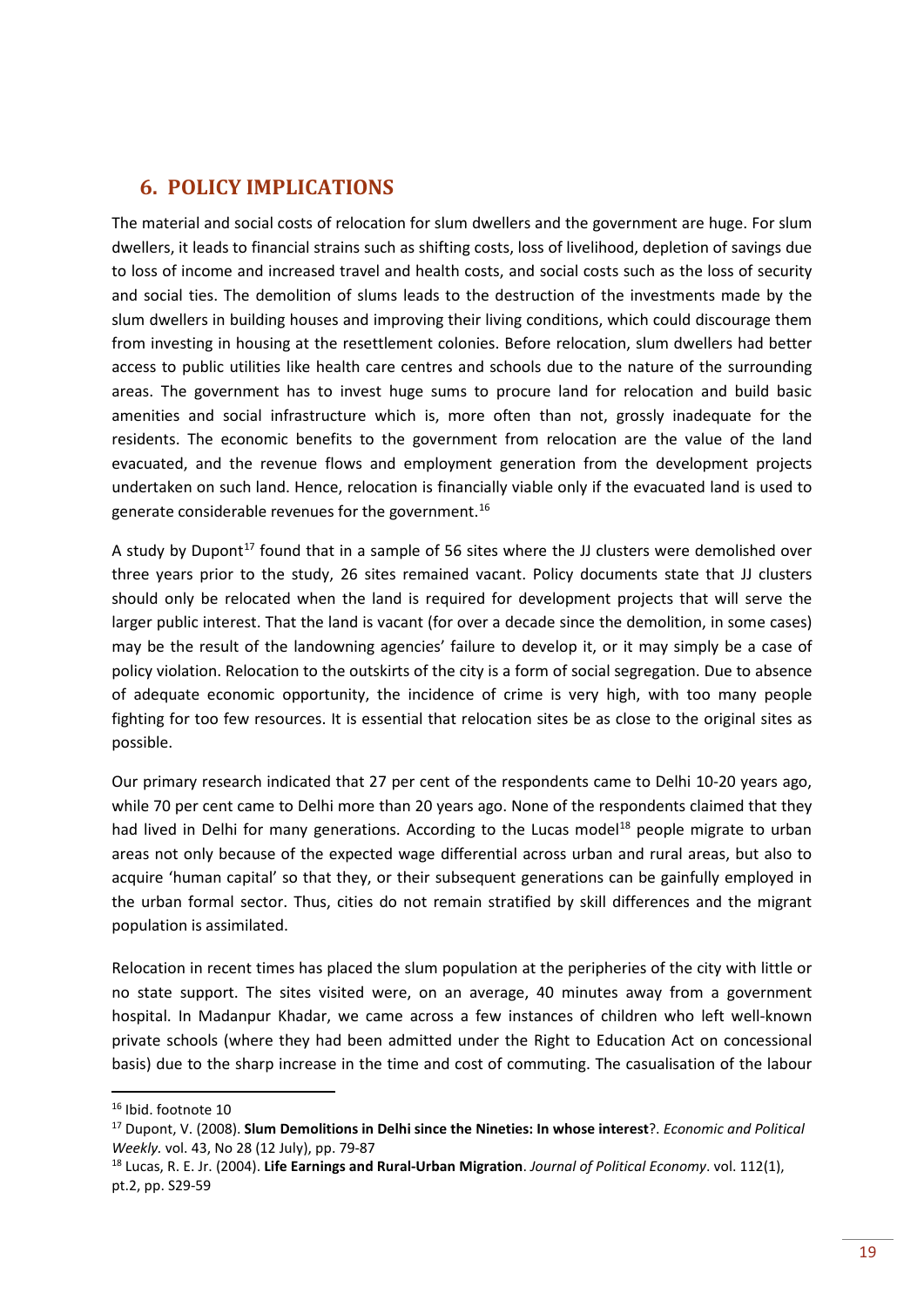force was prominent, reflecting serious impediments to the acquisition of human capital, and hence the growth of formal economy in urban areas.

Peruvian economist Hernando de Soto argues that the poor carry out unreported, unrecorded economic activity without legal ownership of property: 'dead capital', which makes expansion of such businesses difficult. Not only are they unable to use legal recourse but the government, too, loses revenue since it can't tax them. This results in an elite minority enjoying the benefits of growth. He advocates the integration of real estate assets that are not titled into the legal market to enable dwellers to obtain credit.

Mike Davis argues that such individual land titling will incorporate wealthy squatters into the formal economy, leaving poorer squatters who can't afford such incorporation worse off. <sup>[19](#page-22-0)</sup> Empirical assessments of formalisation of property through documentation in sub-Saharan Africa showed that land users often lost property through illegal sale of title documents, distress sales or foreclosures.<sup>[20](#page-22-1)</sup>

While the direct application of de Soto's ideas of ownership and titling of land in the Indian context is unlikely to solve the problem, it is important to address the larger concern of building inclusive cities. While in-situ up-gradation addresses the problems that arise under relocation, it is not always feasible. Public-Private Partnerships for low cost housing could be explored. The model met partial success in Mumbai, where many building laws were amended to allow private developers to construct sky-scrapers to house the poor. The challenges with such a scheme are the creation of adequate incentives for private developers to participate, and ensuring that it is not just the relatively wealthy squatters who benefit from such policies. The reservation prices for slum dwellers will be well below the market price, and the unavailability of credit is an additional financial constraint. High prices for such accommodation will cause the poor to move to a new slum. An annuity payment scheme under which the households repay the cost of provision of the dwelling over a period of time could minimise the instances of resale.

Biometric identification systems or databases of slum dwellers should be maintained to prevent fraud and ensure that those who lose their ration cards in fires or floods (as was the case for some households we visited in Yamuna Pushta) are not left out.

At all the sites we visited, relocation was followed by provision of basic. It needs to be ensured that infrastructure is already in place before the slums are relocated. For provision of toilets, the Madrasi Basti/ Prayog Vihar model, under which a group of four to seven households share the public resource, can be employed. It minimises maintenance costs and ensures that the toilets are in fact kept clean through peer monitoring. Similar mechanisms can be explored for other basic amenities. Infrastructure provision programmes funded by international agencies often insist on beneficiary participation as a means to check corruption in the state machinery.

Preservation of community ties is essential for successful rehabilitation of slums. We came across many cases where the respondents argued that they had been relocated to a neighbourhood they did not relate to. A significant difference between upgraded and relocated sites was the willingness of the community to try to improve living conditions together, as was the case in Madrasi Basti.

<span id="page-22-0"></span> <sup>19</sup> Davis, M. (2004). **Planet of Slums**. *New Left Review 26*. pp. 5–34

<span id="page-22-1"></span><sup>20</sup> Okoth-Ogendo, H.W.O. (2006). **Formalising "Informal" Property Systems**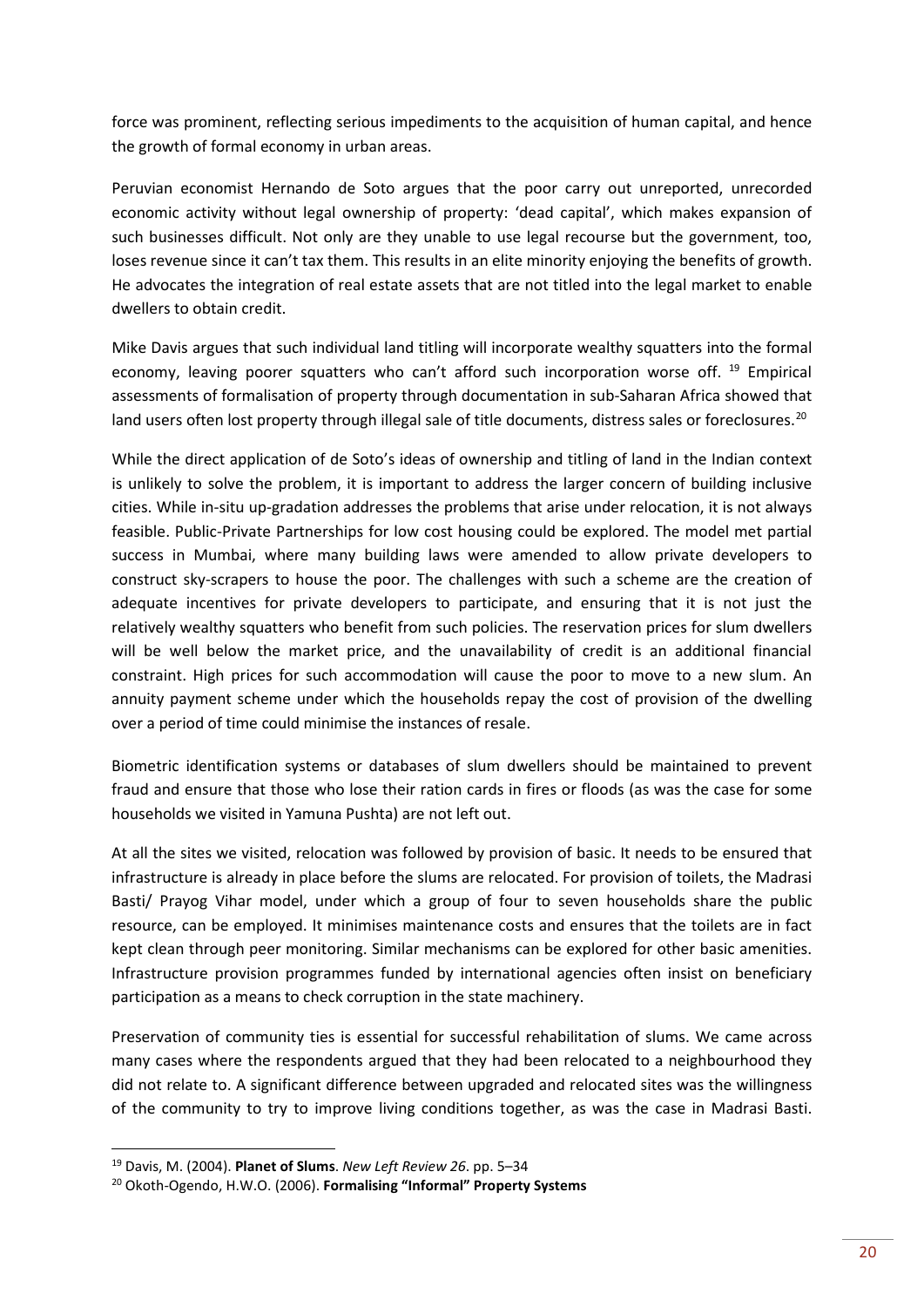Social isolation and the lack of security rule out the possibility of community initiative in relocation colonies. The social organisation within a slum should be maintained by allowing the residents to choose their neighbours as was the case in Prayog Vihar, where the slum dwellers registered for plots in groups of five or six and were allotted adjacent plots.

Before commencing any rehabilitation work, the government authorities must give the slum dwellers adequate notice. Many of them don't fully understand whether they own the land or not. Many others don't receive plots because they were at work or out of town when the registration for allotment began. Since a significant part of the slum population is illiterate, and many of them are unsure about the credibility of such information, it is important that they be formally informed of the date of demolition, means of transport to the new location, the facilities that will be made available to them, the terms under which the allotment will be made and the dates for registration of plots.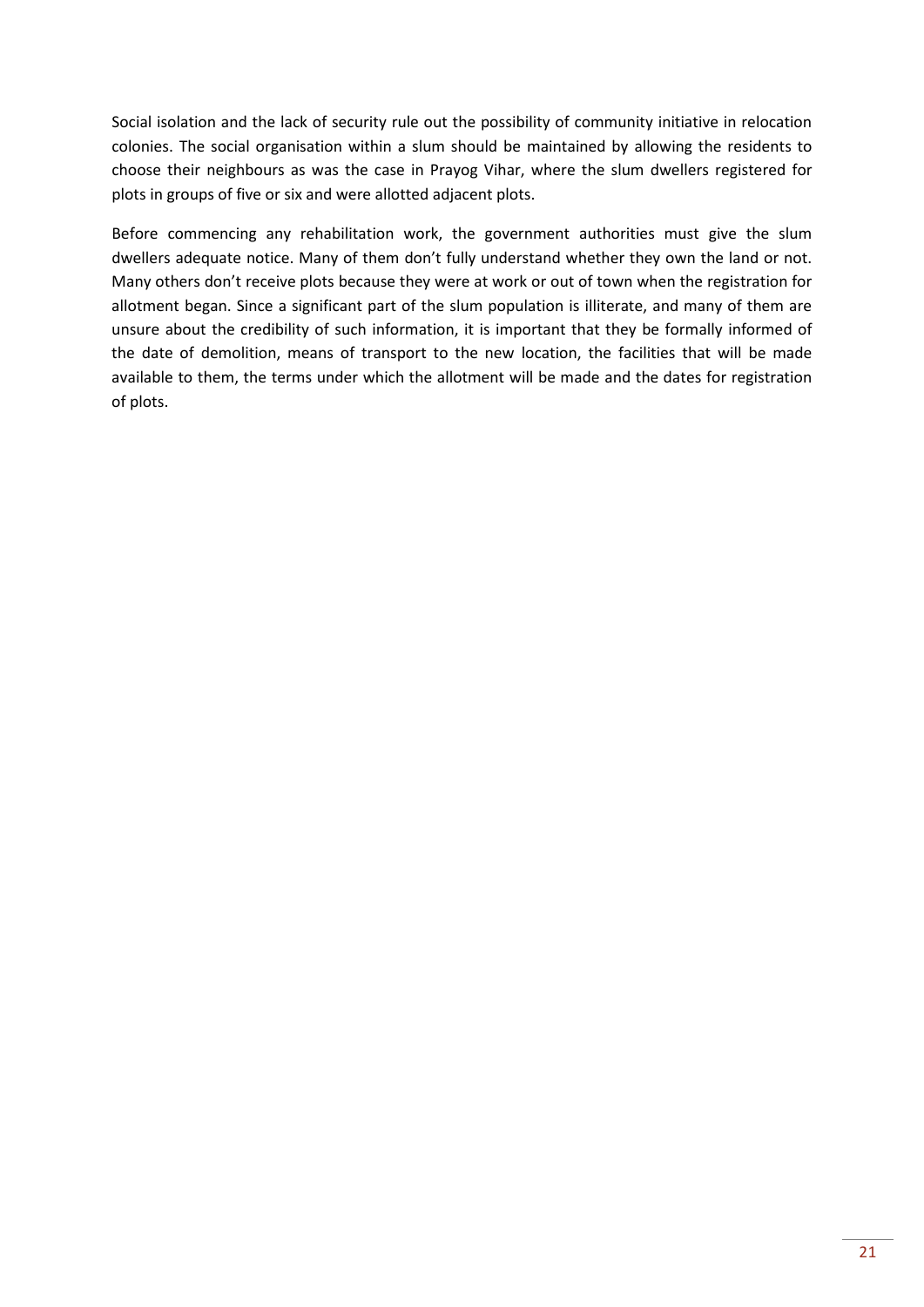# <span id="page-24-0"></span>**7. CONCLUSION**

A policy framework that criminalises the urban poor makes them even more vulnerable to harassment by the police, their employers and landowning agencies. While we acknowledge that the development of slums on public land is a cost to the government and the society, ignoring the contribution of slum dwellers towards the economy leads to a lopsided policy approach, and conveniently overlooks the government's failure to provide adequate low cost housing.

There is a need to reconsider the current relocation policy, not only because it is detrimental to the welfare of the people being relocated (which is an important end in itself), but also because it may have macro consequences for the city.

The basis for eviction of slums should be clearly spelt out in the policy documents. Allowing complete discretion to the government to choose the areas for eviction leads to much misappropriation of land. Transparency and consistency in the application of policy is essential, not just to address the problem of slums, but for the sake of planned development. Development projects must begin within a specified period of time after the slum is demolished to prevent unnecessary relocation and to ensure the economic viability of such schemes.

Laws must be implemented uniformly, in letter and in spirit, for all citizens. The right to life of each citizen is equally important, and giving precedence to the urban elite over the slum dwellers cannot be justified.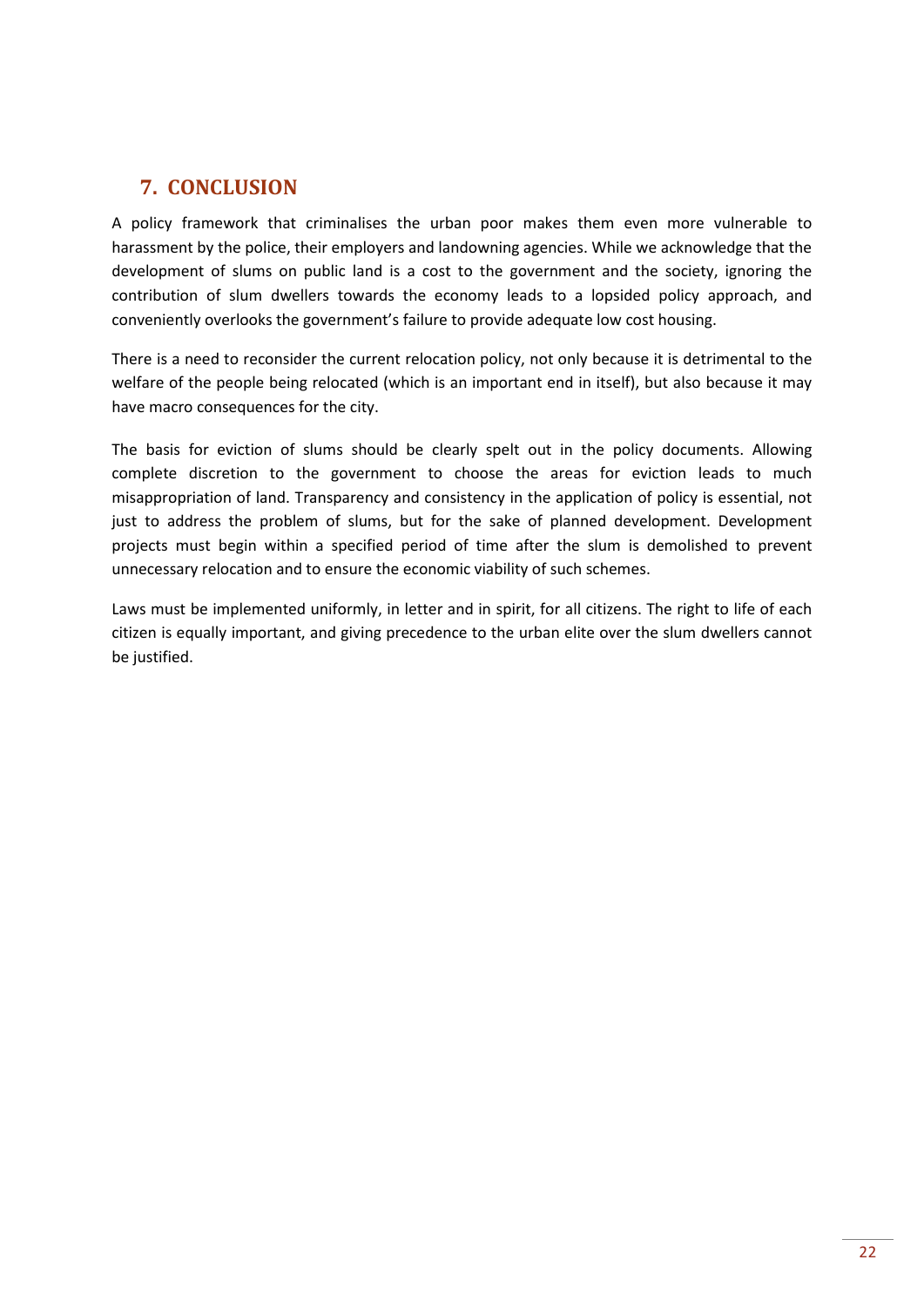### <span id="page-25-0"></span>**REFERENCES**

Baviskar, A. (2003). **Between violence and desire: space, power, and identity in the making of metropolitan Delhi**. *International Social Science Journal*, 55: pp. 89–98

Chahl, D.L.S. (1995). **Municipal Land Management in Asia: A Comparative Study**. *United Nations Social and Economic Commission for Asia and the Pacific*. ch.6. Retrieved from [http://www.unescap.org/huset/m\\_land/chapter6.htm](http://www.unescap.org/huset/m_land/chapter6.htm)

Davis, M. (2004). **Planet of Slums**. *New Left Review 26*. pp. 5–34

Dupont, V. (2008). **Slum Demolitions in Delhi since the 1990s: An Appraisal**. *Economic and Political Weekly.* vol. 43, no. 28 (12 July), pp. 79-87

Ghertner, D. A. (2010). **Calculating Without Numbers: Aesthetic Governmentality in Delhi Slums.** *Economy and Society*. vol. 39, no. 2, May 2010: 185\_217

Ghertner,D. A (2008). **Analysis of New Legal Discourse behind Delhi's Slum Demolitions.** *Economic & Political Weekly.* vol. 43, no. 20 (May 17), pp. 57–66

Jaffrelot, C. (2003)*.* **India's Silent Revolution: The rise of the low castes in North Indian Politics***. Delhi: Orient Longman*. ch. 10

Jegathaseen, Velusamy. **Employment Trend in Informal Sector: A Case Study of Slum Relocation Colony in Delhi**

Khosla, Renu and G Jha (2005). **Economics of Resettling Low-income Settlements (Slums) in Urban Areas: A Case for On-site Upgrading.** Draft Final Report. *Centre for Urban and Regional Excellence*

Lucas, R. E. Jr. (2004). **Life Earnings and Rural-Urban Migration**. *Journal of Political Economy*. vol. 112(1), pt.2, pp. S29-59

**Mathur Committee Report** (2006). *Ministry of Urban Development, Government of India*

Okoth-Ogendo, H.W.O. (2006). **Formalising "Informal" Property Systems**. *United Nations Development Programme*

**Pollution, Pushta, and Prejudices** (2004)**.** *Hazards Centre*. Retrieved from <http://www.hazardscentre.org/shelter.thlm>

Ramanathan, U. (2005). **Demolition Drive**. *Economic and Political Weekly*. vol. 40, no. 27 (Jul. 2), pp. 2908–2912

Robeyns, Ingrid (2003). **Sen's Capability Approach and Gender Inequality: Selecting Relevant Capabilities**. *Feminist Economics*, 9 (2-3), pp. 61–92